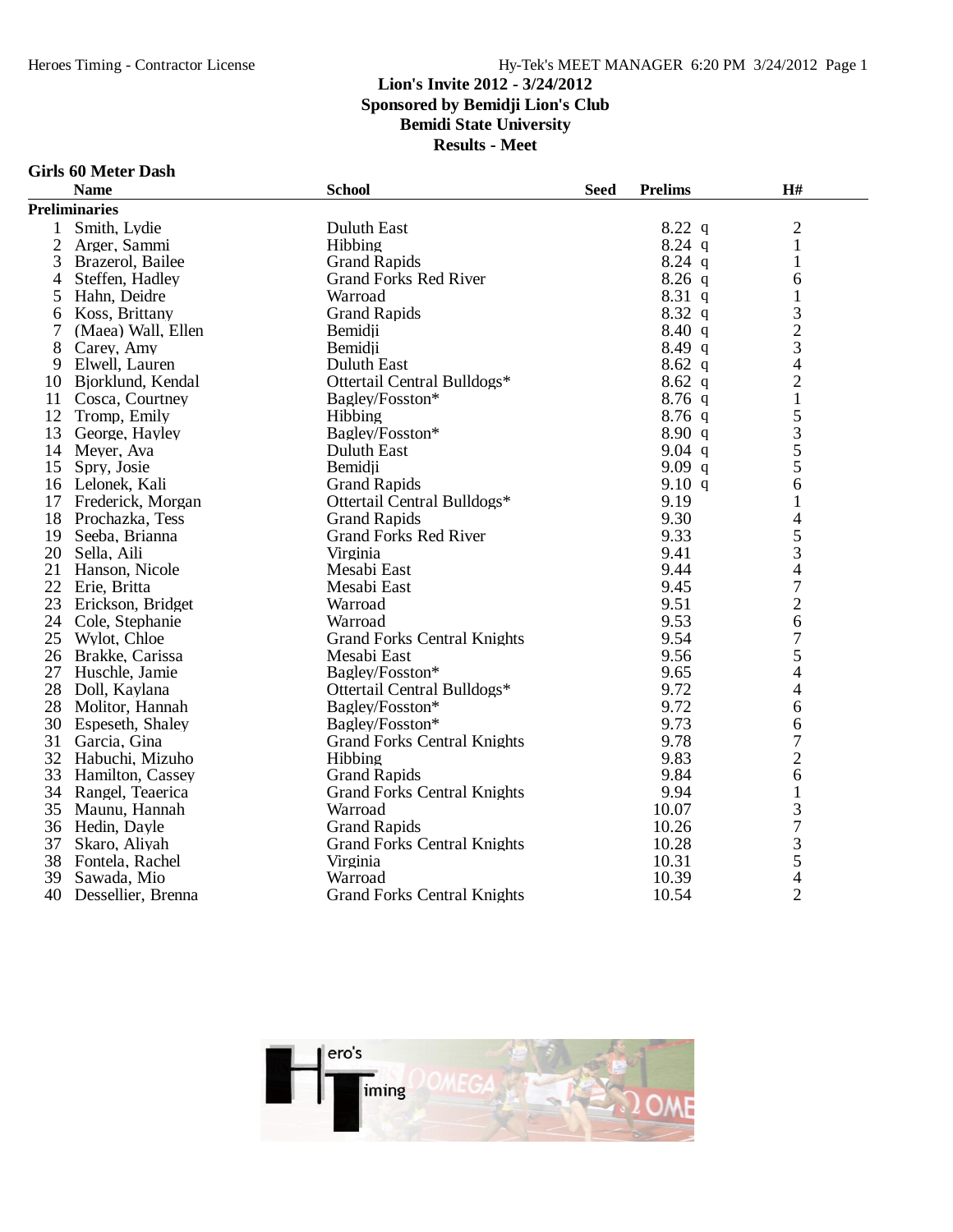|                | Preliminaries  (Girls 60 Meter Dash) |                                    |                |                |                                                   |                |
|----------------|--------------------------------------|------------------------------------|----------------|----------------|---------------------------------------------------|----------------|
|                | <b>Name</b>                          | <b>School</b>                      | <b>Seed</b>    | <b>Prelims</b> | H#                                                |                |
|                | 41 Andria, Felten                    | Virginia                           |                | 10.59          | $\overline{7}$                                    |                |
| 42             | Bily, Alli                           | <b>Grand Rapids</b>                |                | 10.84          | 7                                                 |                |
|                | <b>Girls 60 Meter Dash</b>           |                                    |                |                |                                                   |                |
|                | <b>Name</b>                          | <b>School</b>                      | <b>Prelims</b> | <b>Finals</b>  | H#                                                | <b>Points</b>  |
| <b>Finals</b>  |                                      |                                    |                |                |                                                   |                |
| 1              | Smith, Lydie                         | <b>Duluth East</b>                 | 8.22           | 8.13           | 1                                                 | 10             |
| $\overline{2}$ | Koss, Brittany                       | <b>Grand Rapids</b>                | 8.32           | 8.19           | 1                                                 | 8              |
| 3              | Brazerol, Bailee                     | <b>Grand Rapids</b>                | 8.24           | 8.23           | 1                                                 | 6              |
| 4              | Steffen, Hadley                      | <b>Grand Forks Red River</b>       | 8.26           | 8.32           | 1                                                 | 5              |
| 5              | Arger, Sammi                         | Hibbing                            | 8.24           | 8.37           | 1                                                 | $\overline{4}$ |
| 6              | Elwell, Lauren                       | Duluth East                        | 8.62           | 8.44           |                                                   | 3              |
|                | (Maea) Wall, Ellen                   | Bemidii                            | 8.40           | 8.58           | $\begin{array}{c}\n2 \\ 2 \\ 2 \\ 2\n\end{array}$ | $\overline{2}$ |
| 8              | Bjorklund, Kendal                    | Ottertail Central Bulldogs*        | 8.62           | 8.62           |                                                   | 1              |
| 9              | Tromp, Emily                         | Hibbing                            | 8.76           | 8.72           |                                                   |                |
| 10             | Cosca, Courtney                      | Bagley/Fosston*                    | 8.76           | 8.78           |                                                   |                |
|                | <b>Girls 200 Meter Dash</b>          |                                    |                |                |                                                   |                |
|                | <b>Name</b>                          | <b>School</b>                      | <b>Seed</b>    | <b>Finals</b>  | H#                                                | <b>Points</b>  |
| <b>Finals</b>  |                                      |                                    |                |                |                                                   |                |
| 1              | Koss, Brittany                       | <b>Grand Rapids</b>                |                | 26.78          | $\mathbf{1}$                                      | 10             |
| $\overline{2}$ | Brazerol, Bailee                     | <b>Grand Rapids</b>                |                | 26.80          | 1                                                 | 8              |
| 3              | Smith, Lydie                         | Duluth East                        |                | 27.93          | 1                                                 | 6              |
| 4              | Allen, Aimee                         | Mesabi East                        |                | 27.98          | 1                                                 | 5              |
| 5              | Arger, Sammi                         | Hibbing                            |                | 28.29          | 1                                                 | $\overline{4}$ |
| 6              | Bardwell, Blake                      | Bemidji                            |                | 28.53          | 1                                                 | $\frac{3}{2}$  |
| 7              | Elwell, Lauren                       | <b>Duluth East</b>                 |                | 28.95          |                                                   |                |
| 8              | Merschman, Camille                   | Bagley/Fosston*                    |                | 29.56          |                                                   | $\mathbf{1}$   |
| 9              | Bjorklund, Kendal                    | Ottertail Central Bulldogs*        |                | 29.84          |                                                   |                |
| 10             | Laakso, Claire                       | Bemidii                            |                | 30.53          |                                                   |                |
| 11             | Seeba, Brianna                       | <b>Grand Forks Red River</b>       |                | 30.76          |                                                   |                |
| 12             | Lyle, Sarah                          | <b>Duluth East</b>                 |                | 30.92          |                                                   |                |
| 13             | Pemberton, Jaysha                    | Bagley/Fosston*                    |                | 31.10          |                                                   |                |
| 14             | Anderson, Maria                      | Hibbing                            |                | 31.17          |                                                   |                |
| 15             | Lundstrom, Kendra                    | Virginia                           |                | 31.60          | 22325223534                                       |                |
| 16             | Minkler, Maiah                       | <b>Grand Forks Central Knights</b> |                | 31.60          |                                                   |                |
| 17             | Aden, Nasmo                          | <b>Grand Forks Red River</b>       |                | 31.67          |                                                   |                |
| 18             | Erie, Britta                         | Mesabi East                        |                | 31.95          |                                                   |                |
| 19             | Syrup, Anna                          | <b>Grand Forks Red River</b>       |                | 31.97          | $\begin{array}{c} 3 \\ 5 \\ 2 \end{array}$        |                |
| 20             | Huschle, Jamie                       | Bagley/Fosston*                    |                | 32.12          |                                                   |                |
| 21             | Erickson, Bridget                    | Warroad                            |                | 32.31          |                                                   |                |
| 22             | Harder, Kristina                     | Deer River/Northland War Eagl      |                | 32.43          | $\overline{4}$                                    |                |

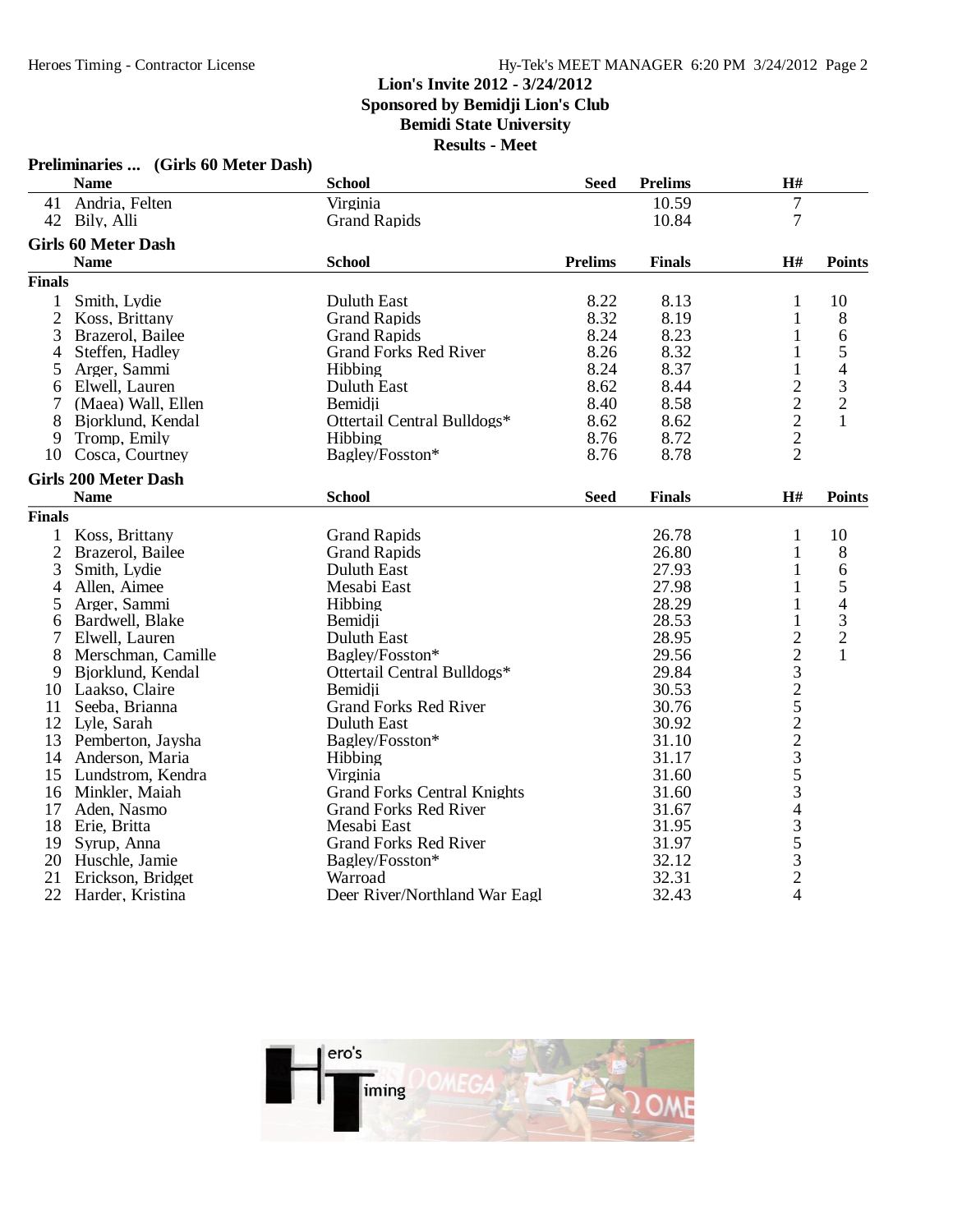# **Finals ... (Girls 200 Meter Dash)**

|                | <b>Name</b>                 | <b>School</b>                      | <b>Seed</b> | <b>Finals</b> | $\mathbf{H}$ #                                  | <b>Points</b>  |
|----------------|-----------------------------|------------------------------------|-------------|---------------|-------------------------------------------------|----------------|
| 23             | Herr, Autumn                | Hibbing                            |             | 33.31         | 3                                               |                |
|                | 24 Garcia, Gina             | <b>Grand Forks Central Knights</b> |             | 33.37         | 4                                               |                |
| 25             | Hedin, Dayle                | <b>Grand Rapids</b>                |             | 34.72         | 4                                               |                |
|                | 26 Bily, Alli               | <b>Grand Rapids</b>                |             | 35.27         | 5                                               |                |
|                | 27 Reed, Miranda            | Virginia                           |             | 36.98         | 5                                               |                |
| 28             | Henderickson, Nicole        | Bemidji                            |             | 37.46         | 4                                               |                |
| 29             | Gustafson, Kalley           | Virginia                           |             | 39.73         | 4                                               |                |
|                | <b>Girls 400 Meter Dash</b> |                                    |             |               |                                                 |                |
|                | <b>Name</b>                 | <b>School</b>                      | <b>Seed</b> | <b>Finals</b> | H#                                              | <b>Points</b>  |
| <b>Finals</b>  |                             |                                    |             |               |                                                 |                |
| $\mathbf{1}$   | (Maea) Wall, Ellen          | Bemidii                            |             | 1:02.26       | $\mathbf{1}$                                    | 10             |
| $\overline{c}$ | Todhunter, Rachel           | <b>Grand Forks Red River</b>       |             | 1:03.91       | $\mathbf{1}$                                    | $8\,$          |
| 3              | Arger, Sammi                | Hibbing                            |             | 1:03.95       | $\mathbf{1}$                                    | $\sqrt{6}$     |
| 4              | Bardwell, Blake             | Bemidji                            |             | 1:04.15       | 1                                               | 5              |
| 5              | Fontaine, Madeline          | Duluth East                        |             | 1:06.64       | 1                                               | 4              |
| 6              | Gibbons, Maggie             | <b>Grand Rapids</b>                |             | 1:07.00       | 3                                               | 3              |
| 7              | Erickson, Jackie            | Duluth East                        |             | 1:07.33       | $\overline{c}$                                  | $\overline{c}$ |
| 8              | French, Julianna            | <b>Grand Rapids</b>                |             | 1:07.48       | $\overline{c}$                                  |                |
| 9              | Merickel, Madison           | Ottertail Central Bulldogs*        |             | 1:07.95       | $\overline{4}$                                  |                |
| 10             | Olson, Kayla                | <b>Duluth East</b>                 |             | 1:08.14       | 3                                               |                |
| 11             | Lindsay, Ali                | <b>Grand Forks Central Knights</b> |             | 1:08.15       | $\mathbf 1$                                     |                |
|                | 12 Ribich, Anna             | Mesabi East                        |             | 1:09.53       | 6                                               |                |
| 13             | Pemberton, Mercedes         | Bagley/Fosston*                    |             | 1:09.55       | 4                                               |                |
| 14             | Doll, Kaylana               | Ottertail Central Bulldogs*        |             | 1:09.65       | 4                                               |                |
| 15             | Baird, Hannah               | Hibbing                            |             | 1:10.67       | $\overline{\mathcal{L}}$                        |                |
|                | 16 Hyduke, Olivia           | Hibbing                            |             | 1:10.94       | $\frac{2}{3}$                                   |                |
| 17             | Guertin, Kaitlyn            | <b>Grand Rapids</b>                |             | 1:10.98       |                                                 |                |
| 18             | Cominghay, AriAnne          | <b>Grand Forks Central Knights</b> |             | 1:11.32       |                                                 |                |
|                | 19 Waselk, Christina        | Hibbing                            |             | 1:11.68       |                                                 |                |
|                | 20 Ackley, Ashleigh         | <b>Grand Forks Central Knights</b> |             | 1:12.19       |                                                 |                |
| 21             | Harder, Kristina            | Deer River/Northland War Eagl      |             | 1:12.23       |                                                 |                |
| 22             | Montebello, Amy             | Warroad                            |             | 1:12.29       | $\frac{4}{3}$<br>$\frac{3}{2}$<br>$\frac{2}{2}$ |                |
| 23             | Pluskwik, Emily             | Virginia                           |             | 1:12.50       | $\overline{6}$                                  |                |
|                | 24 Wicklund, Katie          | Ottertail Central Bulldogs*        |             | 1:13.41       |                                                 |                |
| 25             | Heppner, Alex               | Warroad                            |             | 1:14.99       |                                                 |                |
|                | 26 Allan, Meghan            | <b>Grand Forks Central Knights</b> |             | 1:16.14       |                                                 |                |
| 27             | Syverson, Hailey            | Bagley/Fosston*                    |             | 1:17.76       |                                                 |                |
|                | 28 Cromley, Andrea          | Mesabi East                        |             | 1:20.43       | 524355                                          |                |
| 29             | Andrick, Anna               | Virginia                           |             | 1:24.78       |                                                 |                |
| 30             | Littlewolf, Amayah          | Bemidji                            |             | 1:25.92       |                                                 |                |
| 31             | Francisco, Kristin          | Virginia                           |             | 1:27.96       | 6                                               |                |

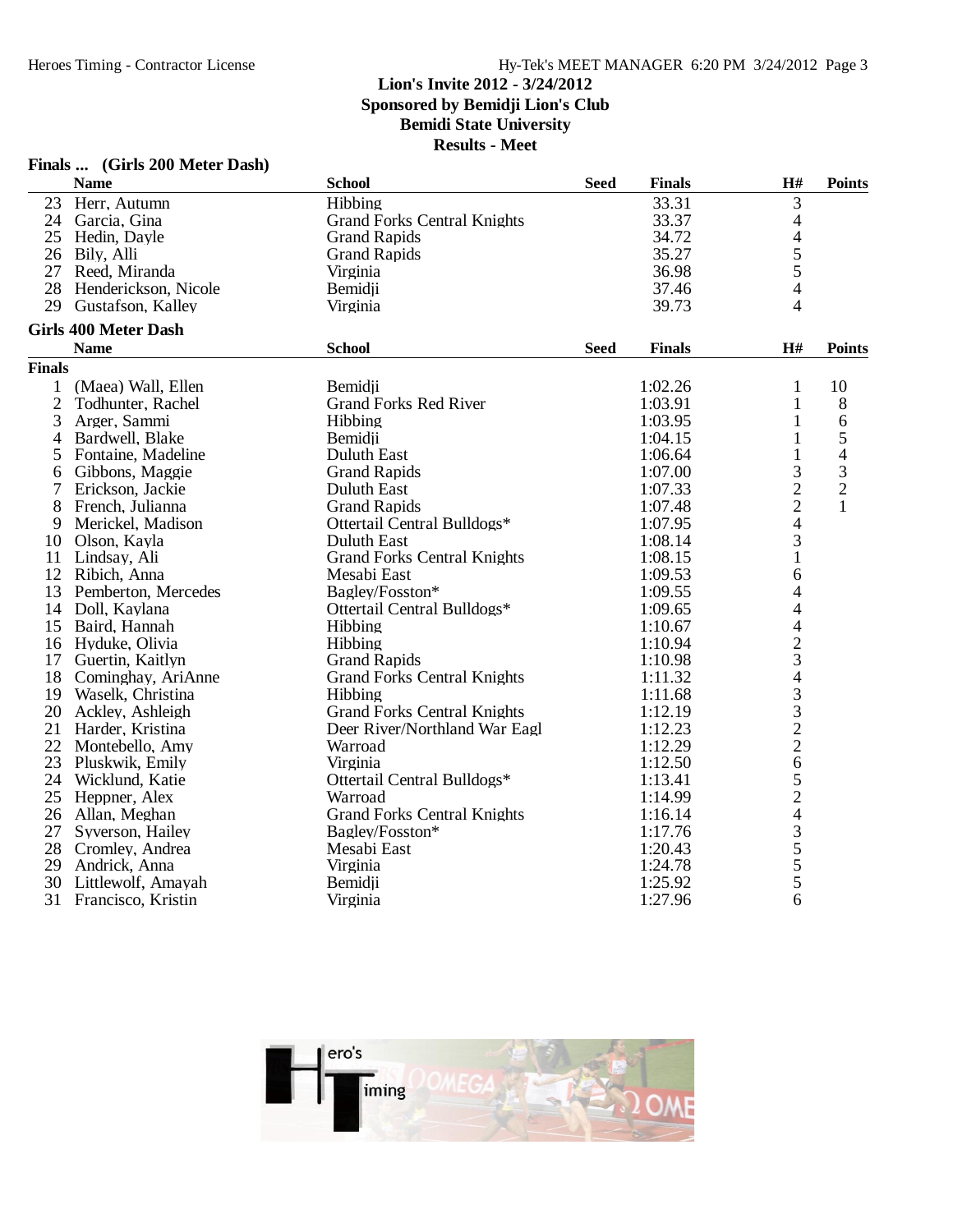#### **Lion's Invite 2012 - 3/24/2012 Sponsored by Bemidji Lion's Club Bemidi State University**

**Results - Meet**

#### **Girls 800 Meter Run**

|                | <b>Name</b>                 | <b>School</b>                      | <b>Seed</b> | <b>Finals</b> | <b>Points</b> |
|----------------|-----------------------------|------------------------------------|-------------|---------------|---------------|
| <b>Finals</b>  |                             |                                    |             |               |               |
|                | Truedson, Jenna             | Bemidii                            |             | 2:27.28       | 10            |
| $\overline{2}$ | Rone, Ashley                | <b>Grand Forks Red River</b>       |             | 2:30.44       | 8             |
| 3              | Allen, Megan                | <b>Grand Rapids</b>                |             | 2:30.45       | 6             |
| 4              | Serratore, Megan            | Bemidii                            |             | 2:32.63       | 54321         |
| 5              | Ray, Taylor                 | <b>Grand Forks Central Knights</b> |             | 2:37.64       |               |
| 6              | Heppner, Susie              | Warroad                            |             | 2:39.60       |               |
|                | Whiting, Abbey              | Mesabi East                        |             | 2:39.64       |               |
| 8              | Curran, Sarah               | Duluth East                        |             | 2:42.06       |               |
| 9              | Matison, Ingrid             | <b>Grand Rapids</b>                |             | 2:42.14       |               |
| 10             | Twite, Laruen               | Virginia                           |             | 2:42.34       |               |
| 11             | Studden, Charlotte          | Duluth East                        |             | 2:44.91       |               |
| 12             | Patterson, Danielle         | Duluth East                        |             | 2:46.83       |               |
| 13             | Hyduke, Olivia              | Hibbing                            |             | 2:49.26       |               |
| 14             | Wicklund, Katie             | Ottertail Central Bulldogs*        |             | 2:49.95       |               |
| 15             | Loehr, Rachel               | <b>Grand Forks Red River</b>       |             | 2:50.68       |               |
| 16             | Vorachek, Sydney            | <b>Grand Forks Red River</b>       |             | 2:52.52       |               |
| 17             | Smith, Amber                | Bemidii                            |             | 2:53.90       |               |
| 18             | Fink, Abigail               | Virginia                           |             | 2:59.00       |               |
| 19             | Goulet, Madison             | Warroad                            |             | 3:01.50       |               |
| 20             | Mehs, Amy                   | <b>Grand Forks Red River</b>       |             | 3:02.33       |               |
| 21             | Trout, Ashley               | Deer River/Northland War Eagl      |             | 3:05.59       |               |
| 22             | Iverson, Maddie             | Ottertail Central Bulldogs*        |             | 3:09.35       |               |
| 23             | Flaherty, Megan             | Bagley/Fosston*                    |             | 3:10.62       |               |
| 24             | Curnow, Macy                | <b>Hibbing</b>                     |             | 3:11.68       |               |
| 25             | Thomas, Mariah              | Mesabi East                        |             | 3:12.13       |               |
| 26             | Gustafson, Amy              | Deer River/Northland War Eagl      |             | 3:25.44       |               |
|                | <b>Girls 1600 Meter Run</b> |                                    |             |               |               |
|                | <b>Name</b>                 | <b>School</b>                      | <b>Seed</b> | <b>Finals</b> | <b>Points</b> |
| <b>Finals</b>  |                             |                                    |             |               |               |
|                | Truedson, Kim               | Bemidji                            |             | 5:38.95       | 10            |
| 2              | West, Megan                 | Mesabi East                        |             | 5:44.64       | 8             |



10 Hess, Alyssa

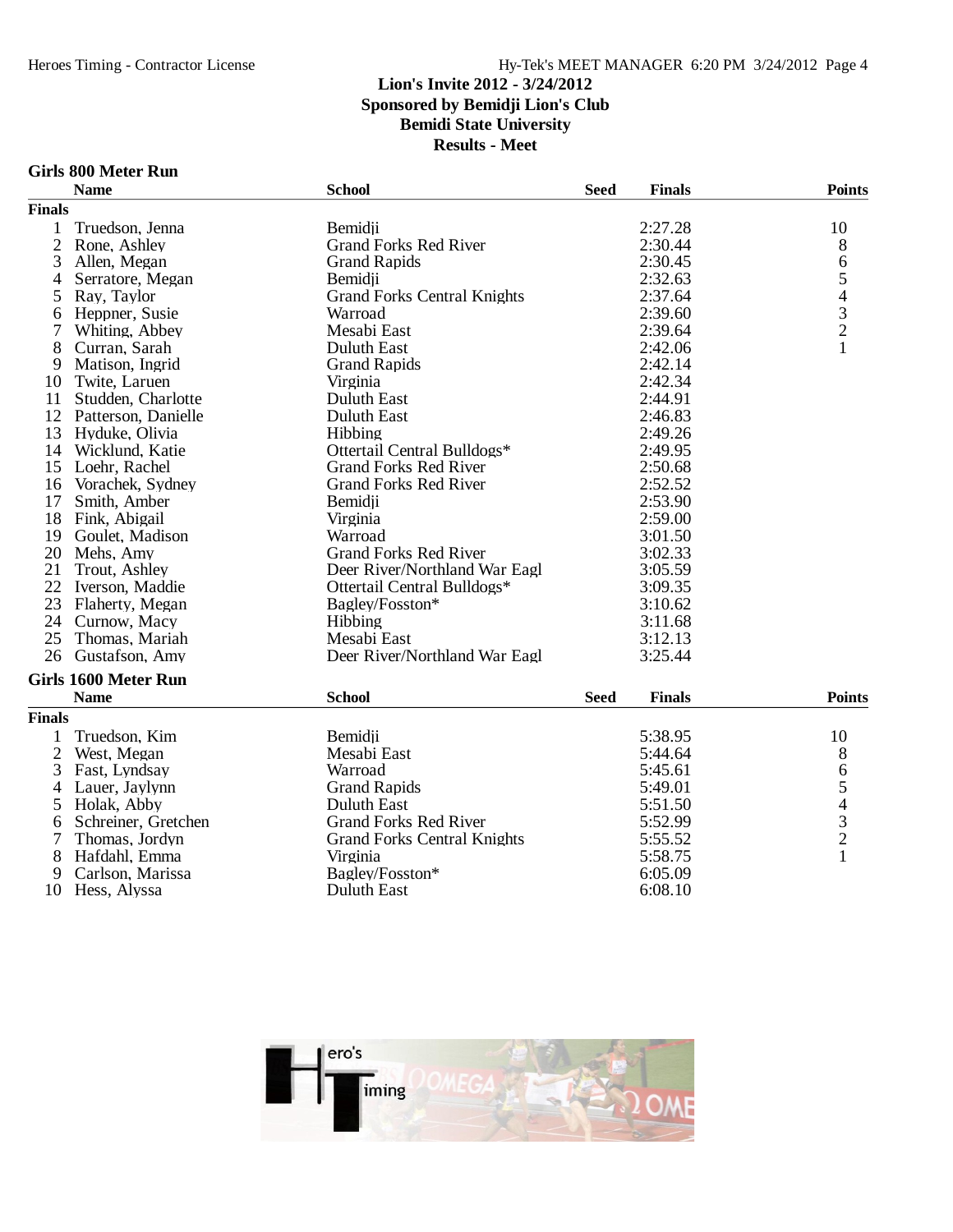|                | Finals  (Girls 1600 Meter Run) |                                    |             |               |                |
|----------------|--------------------------------|------------------------------------|-------------|---------------|----------------|
|                | <b>Name</b>                    | <b>School</b>                      | <b>Seed</b> | <b>Finals</b> | <b>Points</b>  |
| 11             | Hellyer, Mickayla              | <b>Grand Forks Red River</b>       |             | 6:10.64       |                |
|                | 12 Larsen, Lily                | <b>Grand Forks Central Knights</b> |             | 6:13.80       |                |
|                | 13 Garrison, Kaytlyn           | <b>Grand Rapids</b>                |             | 6:15.21       |                |
|                | 14 Carlson, Jessie             | <b>Grand Forks Red River</b>       |             | 6:15.73       |                |
| 15             | Jobe, Amy                      | <b>Grand Rapids</b>                |             | 6:18.99       |                |
|                | 16 Brunelle, Emma              | Warroad                            |             | 6:22.95       |                |
|                | 17 Dressen, Hannah             | Bemidji                            |             | 6:23.73       |                |
|                | 18 McMillan, Lauren            | <b>Grand Forks Central Knights</b> |             | 6:24.48       |                |
|                | 19 Greenlee, Emma              | Mesabi East                        |             | 6:26.49       |                |
| 20             | Blacknik, Angie                | <b>Grand Forks Red River</b>       |             | 6:38.00       |                |
|                | 21 Cox, Rachel                 | <b>Grand Forks Central Knights</b> |             | 6:38.54       |                |
| 22             | French, Ellie                  | <b>Duluth East</b>                 |             | 6:38.74       |                |
| 23             | Ackley, Karly                  | <b>Grand Forks Central Knights</b> |             | 6:39.04       |                |
| 24             | Goulet, Madison                | Warroad                            |             | 6:40.60       |                |
|                | 25 Wolfe, Juliet               | <b>Grand Forks Central Knights</b> |             | 6:44.54       |                |
|                | 26 Iverson, Maddie             | Ottertail Central Bulldogs*        |             | 6:46.94       |                |
| 27             | Juntunen, Alison               | Deer River/Northland War Eagl      |             | 6:52.36       |                |
|                | 28 Lampi, Lindsey              | Hibbing                            |             | 6:55.31       |                |
|                | 29 Klennert, Amber             | Hibbing                            |             | 7:01.47       |                |
|                | 30 Krulc, Rachel               | Virginia                           |             | 7:02.78       |                |
| 31             | Tomassini, Shelby              | <b>Hibbing</b>                     |             | 7:03.22       |                |
|                | 32 Powell, Olivia              | Virginia                           |             | 7:15.80       |                |
| 33             | Minkler, Maiah                 | <b>Grand Forks Central Knights</b> |             | 7:25.70       |                |
| 34             | Flaherty, Megan                | Bagley/Fosston*                    |             | 7:35.11       |                |
|                | <b>Girls 3200 Meter Run</b>    |                                    |             |               |                |
|                | <b>Name</b>                    | <b>School</b>                      | <b>Seed</b> | <b>Finals</b> | <b>Points</b>  |
| <b>Finals</b>  |                                |                                    |             |               |                |
|                |                                | <b>Grand Rapids</b>                |             | 12:00.60      |                |
| $\mathbf{1}$   | Baker, Erin                    | Warroad                            |             |               | 10             |
| $\overline{c}$ | Brunelle, Gretta               |                                    |             | 12:40.47      | 8              |
| 3              | Filipiak, Faith                | <b>Grand Rapids</b>                |             | 13:09.75      | 6              |
| 4              | Sallis, Jordyn                 | Hibbing                            |             | 13:12.47      | 5              |
| 5              | Fena, Kemin                    | Duluth East                        |             | 13:17.17      | $\overline{4}$ |
| 6              | Hess, Alyssa                   | Duluth East                        |             | 13:18.28      | $\frac{3}{2}$  |
|                | Hellyer, Mickayla              | <b>Grand Forks Red River</b>       |             | 13:40.50      |                |
| 8              | Larsen, Lily                   | <b>Grand Forks Central Knights</b> |             | 13:40.96      | $\mathbf{1}$   |
| 9              | McMillan, Lauren               | <b>Grand Forks Central Knights</b> |             | 13:50.28      |                |
| 10             | Carlson, Marissa               | Bagley/Fosston*                    |             | 14:02.74      |                |
| 11             | Schreiner, Zoe                 | <b>Grand Forks Red River</b>       |             | 14:33.10      |                |
| 12             | Plummer, Julia                 | Hibbing                            |             | 16:28.22      |                |

12 Plummer, Julia 16:28.22<br>
13 Trout, Ashley Deer River/Northland War Eagl 17:05.95

Deer River/Northland War Eagl

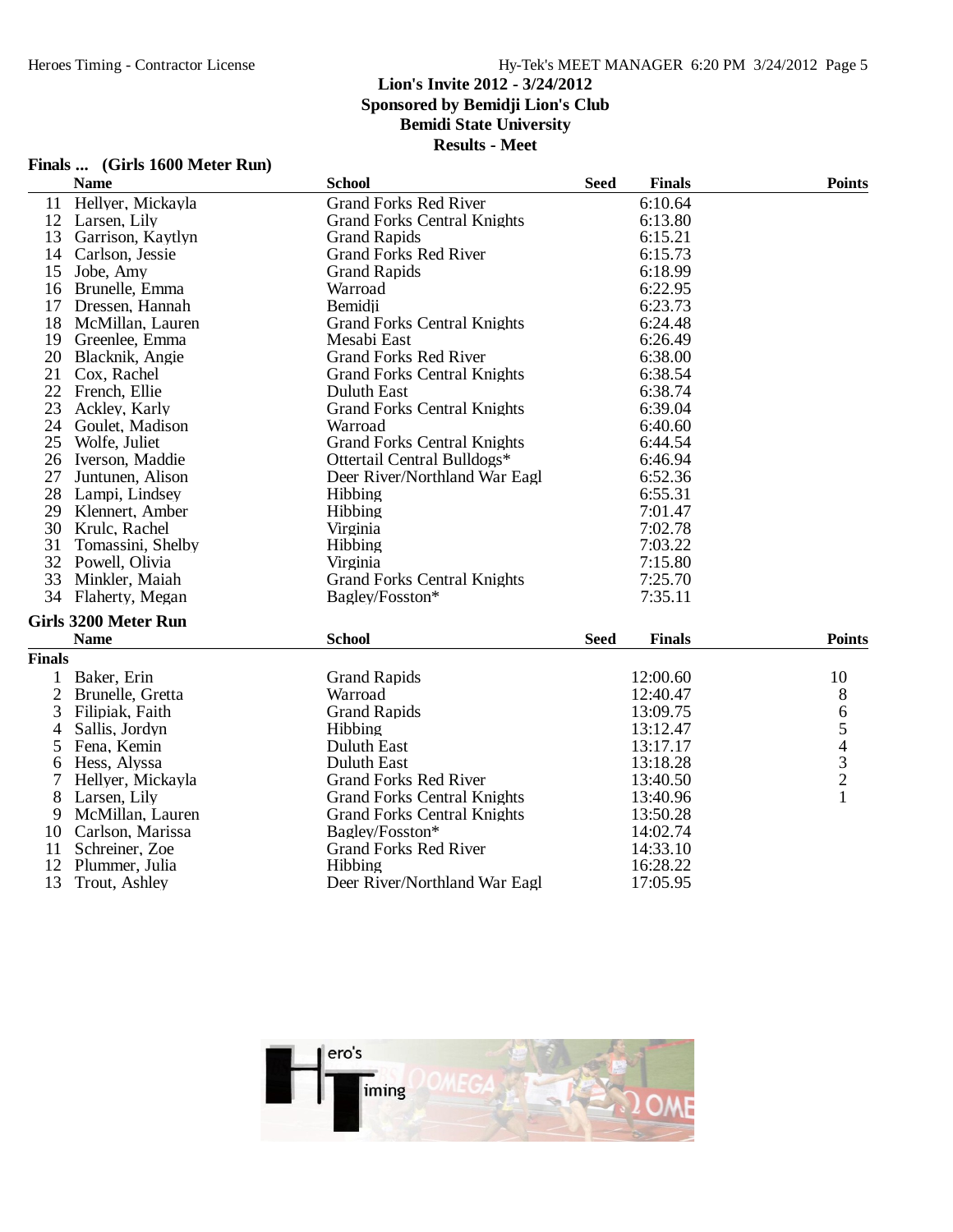**Results - Meet**

#### **Girls 60 Meter Hurdles**

|                | <b>Name</b>                   | <b>School</b>                      | <b>Seed</b>    | <b>Prelims</b> | H#                       |               |
|----------------|-------------------------------|------------------------------------|----------------|----------------|--------------------------|---------------|
|                | <b>Preliminaries</b>          |                                    |                |                |                          |               |
| $\mathbf{1}$   | Laakso, Claire                | Bemidii                            |                | 10.40 q        | $\mathbf{1}$             |               |
| $\overline{2}$ | Benson, Christa               | <b>Grand Forks Red River</b>       |                | $10.57$ q      | $\mathbf{1}$             |               |
| 3              | Carey, Amy                    | Bemidji                            |                | $10.64$ q      | 4                        |               |
| $\overline{4}$ | Holen, Kaitlyn                | Ottertail Central Bulldogs*        |                | $10.64$ q      | 1                        |               |
| 5              | Robb, Lucy                    | <b>Duluth East</b>                 |                | $10.65$ q      | $\mathbf{1}$             |               |
| 6              | Storbakken, Ariana            | <b>Grand Forks Red River</b>       |                | $10.66$ q      | $\overline{2}$           |               |
| 7              | Serich, Dahlis                | <b>Grand Rapids</b>                |                | $10.74$ q      | $\mathbf{1}$             |               |
| 8              | Ackley, Ashleigh              | <b>Grand Forks Central Knights</b> |                | 11.08 $q$      | $\mathbf{1}$             |               |
|                | 9 Lyle, Sarah                 | <b>Duluth East</b>                 |                | $11.17$ q      | $\frac{2}{3}$            |               |
| 10             | Oakes, Leanne                 | Bemidji                            |                | $11.35$ q      |                          |               |
| 11             | Lelonek, Kali                 | <b>Grand Rapids</b>                |                | $11.44$ q      | $\frac{3}{2}$            |               |
| 12             | Helen Berntson, Mary          | Bagley/Fosston*                    |                | 11.48 $q$      |                          |               |
| 13             | Henderickson, Nicole          | Bemidji                            |                | 11.48 $q$      | 6                        |               |
|                | 14 Lindstrom, Brittany        | Hibbing                            |                | $11.72$ q      | $\overline{c}$           |               |
|                | 15 Dougherty, Mikelle         | Hibbing                            |                | 11.79 $q$      | 3                        |               |
|                | 16 Pybas, Allie               | <b>Duluth East</b>                 |                | $11.85$ q      |                          |               |
| 17             | Ribich, Anna                  | Mesabi East                        |                | 11.89          | 45245                    |               |
| 18             | Cominghay, AriAnne            | <b>Grand Forks Central Knights</b> |                | 11.96          |                          |               |
|                | 19 Habuchi, Mizuho            | Hibbing                            |                | 12.13          |                          |               |
|                | 20 Falldorf, Emily            | Bemidii                            |                | 12.14          |                          |               |
| 21             | Cromley, Andrea               | Mesabi East                        |                | 12.20          | 6                        |               |
| 22             | Geislinger, Abbie             | <b>Grand Rapids</b>                |                | 12.26          | $\overline{c}$           |               |
|                | 23 French, Julianna           | <b>Grand Rapids</b>                |                | 12.55          | $\overline{\mathcal{A}}$ |               |
| 24             | Skaro, Aliyah                 | <b>Grand Forks Central Knights</b> |                | 12.64          | 3                        |               |
|                | 25 Monette, Jordan            | <b>Grand Forks Central Knights</b> |                | 12.66          | 4                        |               |
|                | 26 Heppner, Alex              | Warroad                            |                | 13.01          | 6                        |               |
| 27             | Montebello, Amy               | Warroad                            |                | 13.27          | 4                        |               |
|                | 28 Dessellier, Brenna         | <b>Grand Forks Central Knights</b> |                | 13.37          | 5                        |               |
|                | 29 Syverson, Hailey           | Bagley/Fosston*                    |                | 14.03          | $rac{3}{5}$              |               |
|                | 30 Heppner, Abby              | Warroad                            |                | 15.42          |                          |               |
| 31             | Fontela, Rachel               | Virginia                           |                | 15.80          | $\overline{3}$           |               |
|                | <b>Girls 60 Meter Hurdles</b> |                                    |                |                |                          |               |
|                | <b>Name</b>                   | <b>School</b>                      | <b>Prelims</b> | <b>Finals</b>  | H#                       | <b>Points</b> |
| <b>Finals</b>  |                               |                                    |                |                |                          |               |
|                | 1 Laakso, Claire              | Bemidii                            | 10.40          | 10.32          | 1                        | 10            |
| $\overline{2}$ | Benson, Christa               | <b>Grand Forks Red River</b>       | 10.57          | 10.37          | 1                        | 8             |
| 3              | Robb, Lucy                    | <b>Duluth East</b>                 | 10.65          | 10.61          | 1                        | 6             |
| 4              | Storbakken, Ariana            | <b>Grand Forks Red River</b>       | 10.66          | 10.82          | 1                        | 5             |
| 5              | Serich, Dahlis                | <b>Grand Rapids</b>                | 10.74          | 10.99          | $\mathbf{1}$             | 4             |

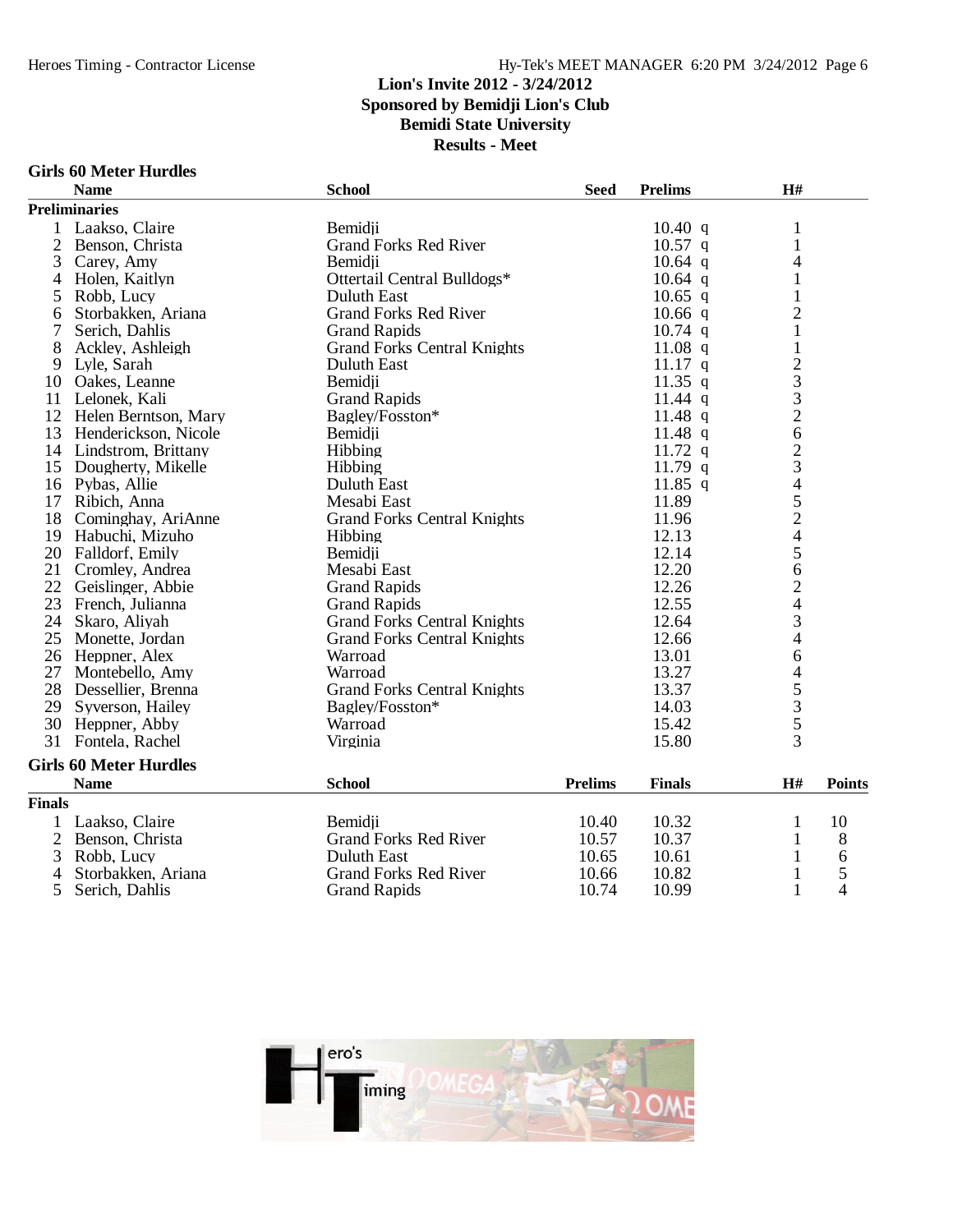### **Finals ... (Girls 60 Meter Hurdles)**

|                | <b>Name</b>                        | <b>School</b>                      | <b>Prelims</b> | <b>Finals</b> | H#                      | <b>Points</b>  |
|----------------|------------------------------------|------------------------------------|----------------|---------------|-------------------------|----------------|
| 6              | Holen, Kaitlyn                     | Ottertail Central Bulldogs*        | 10.64          | 11.02         | 1                       | 3              |
| 7              | Henderickson, Nicole               | Bemidji                            | 11.48          | 11.26         | $\mathfrak{2}$          | $\overline{2}$ |
| 8              | Helen Berntson, Mary               | Bagley/Fosston*                    | 11.48          | 11.43         | $\sqrt{2}$              | $\mathbf{1}$   |
| 9              | Lyle, Sarah                        | Duluth East                        | 11.17          | 11.51         | $\overline{\mathbf{c}}$ |                |
|                | 10 Lelonek, Kali                   | <b>Grand Rapids</b>                | 11.44          | 11.60         | $\overline{c}$          |                |
| 11             | Ackley, Ashleigh                   | <b>Grand Forks Central Knights</b> | 11.08          | 11.65         | $\overline{c}$          |                |
| 12             | Oakes, Leanne                      | Bemidji                            | 11.35          | 15.86         | $\overline{2}$          |                |
|                | <b>Girls 4x200 Meter Relay</b>     |                                    |                |               |                         |                |
|                | <b>Team</b>                        | <b>Relay</b>                       | <b>Seed</b>    | <b>Finals</b> | H#                      | <b>Points</b>  |
| <b>Finals</b>  |                                    |                                    |                |               |                         |                |
| 1              | Duluth East                        | A                                  |                | 1:52.69       | $\overline{2}$          | 10             |
| $\overline{2}$ | <b>Grand Forks Red River</b>       | A                                  |                | 1:53.71       | 1                       | 8              |
| 3              | Bagley/Fosston*                    | A                                  |                | 1:57.21       | 1                       | 6              |
| 4              | Mesabi East                        | A                                  |                | 1:59.22       | $\overline{2}$          | 5              |
| 5              | <b>Grand Forks Red River</b>       | B                                  |                | 2:00.90       | 3                       | $\overline{4}$ |
| 6              | Bemidji                            | A                                  |                | 2:01.15       | 1                       | 3              |
| 7              | <b>Grand Forks Central Knights</b> | A                                  |                | 2:02.02       |                         | $\overline{2}$ |
| 8              | Ottertail Central Bulldogs*        | A                                  |                | 2:02.74       | $\overline{2}$          |                |
| 9              | <b>Grand Rapids</b>                | A                                  |                | 2:04.77       |                         |                |
| 10             | <b>Grand Rapids</b>                | B                                  |                | 2:06.34       | 3                       |                |
| 11             | Warroad                            | A                                  |                | 2:07.00       | $\mathbf{1}$            |                |
| 12             | Virginia                           | A                                  |                | 2:07.30       | $\frac{2}{3}$           |                |
| 13             | <b>Grand Forks Central Knights</b> | B                                  |                | 2:11.50       |                         |                |
|                | 14 Warroad                         | B                                  |                | 2:16.93       | 3                       |                |
|                | <b>Girls 4x400 Meter Relay</b>     |                                    |                |               |                         |                |
|                | <b>Team</b>                        | <b>Relay</b>                       | <b>Seed</b>    | <b>Finals</b> | H#                      | <b>Points</b>  |
| <b>Finals</b>  |                                    |                                    |                |               |                         |                |
|                | Bemidii                            | A                                  |                | 4:21.33       | 1                       | 10             |
| $\overline{2}$ | <b>Grand Forks Red River</b>       | A                                  |                | 4:23.73       | 1                       | 8              |
| 3              | <b>Grand Rapids</b>                | A                                  |                | 4:25.83       | 1                       | 6              |
| 4              | Mesabi East                        | A                                  |                | 4:27.56       | $\overline{c}$          | 5              |
| 5              | Duluth East                        | A                                  |                | 4:32.69       | $\overline{2}$          | 4              |
| 6              | Virginia                           | A                                  |                | 4:43.06       | 1                       | 3              |
|                | <b>Grand Forks Central Knights</b> | A                                  |                | 4:52.06       | 2                       | $\overline{c}$ |
| 8              | Warroad                            | A                                  |                | 4:52.16       | $\mathbf{1}$            | $\mathbf{1}$   |
| 9              | <b>Grand Forks Red River</b>       | B                                  |                | 4:52.94       | $\mathbf{2}$            |                |
| 10             | Ottertail Central Bulldogs*        | A                                  |                | 4:59.21       | $\mathbf 1$             |                |
|                | 11 Hibbing                         | A                                  |                | 5:06.93       | $\overline{2}$          |                |

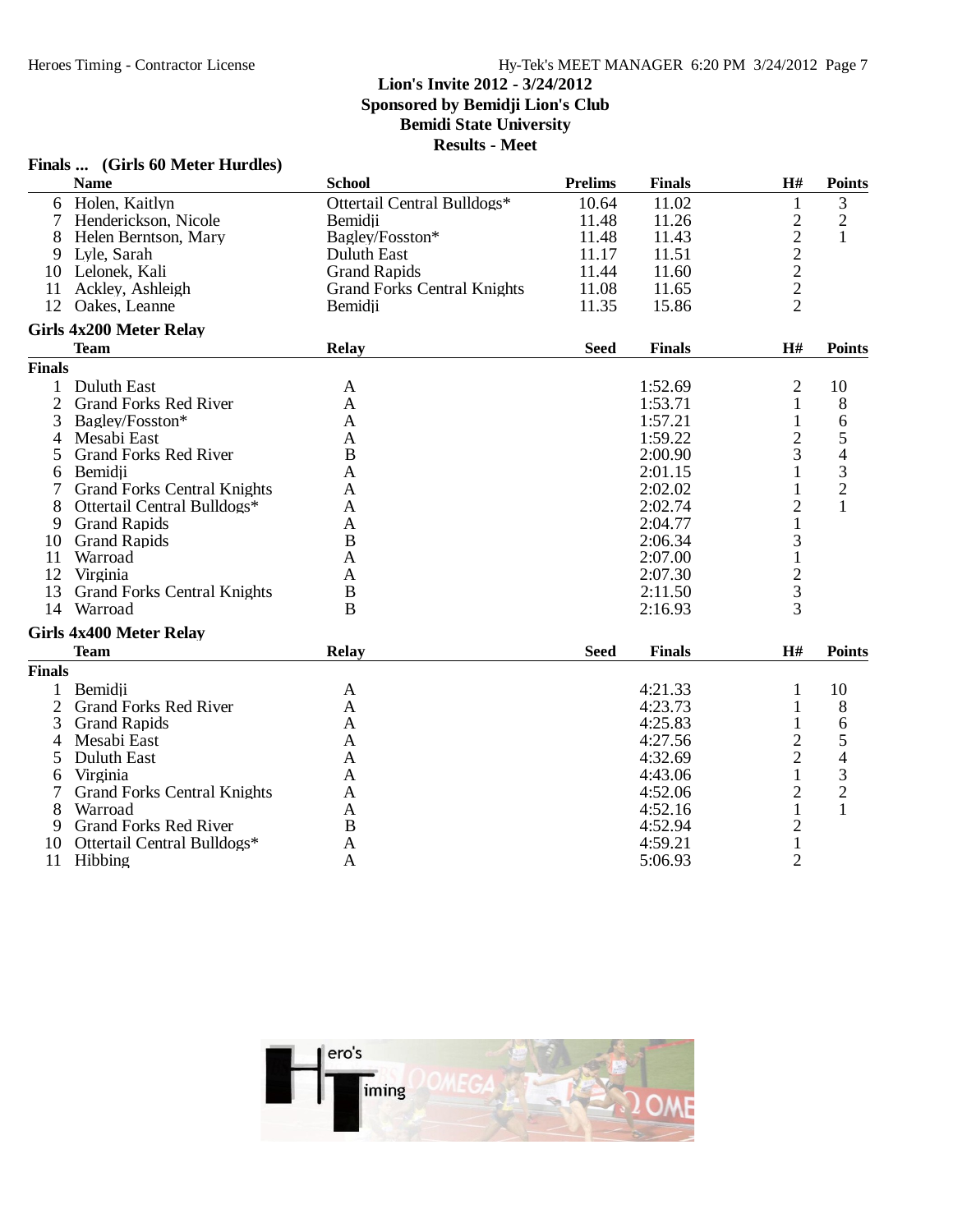### Hy-Tek's MEET MANAGER 6:20 PM 3/24/2012 Page 8

### **Lion's Invite 2012 - 3/24/2012 Sponsored by Bemidji Lion's Club Bemidi State University**

|                | <b>Girls 4x800 Meter Relay</b>     |                               |             |               |                                            |
|----------------|------------------------------------|-------------------------------|-------------|---------------|--------------------------------------------|
|                | <b>Team</b>                        | Relay                         | <b>Seed</b> | <b>Finals</b> | <b>Points</b>                              |
| <b>Finals</b>  |                                    |                               |             |               |                                            |
| $\mathbf{1}$   | Bemidii                            | A                             |             | 10:03.91      | 10                                         |
| $\overline{c}$ | <b>Grand Rapids</b>                | A                             |             | 10:10.22      | 8                                          |
| 3              | <b>Grand Forks Red River</b>       | A                             |             | 10:24.82      | 6                                          |
| 4              | Warroad                            | A                             |             | 10:42.58      | 5                                          |
| 5              | Duluth East                        | A                             |             | 10:46.99      |                                            |
| 6              | Mesabi East                        | A                             |             | 10:53.55      |                                            |
|                | Bemidii                            | B                             |             | 11:18.32      | $\begin{array}{c} 4 \\ 3 \\ 2 \end{array}$ |
| 8              | <b>Grand Forks Central Knights</b> | A                             |             | 11:35.37      | $\mathbf{1}$                               |
| 9              | Virginia                           | A                             |             | 11:46.55      |                                            |
| 10             | Hibbing                            | A                             |             | 12:03.58      |                                            |
|                | <b>Girls High Jump</b>             |                               |             |               |                                            |
|                | <b>Name</b>                        | <b>School</b>                 | <b>Seed</b> | <b>Finals</b> | <b>Points</b>                              |
| <b>Finals</b>  |                                    |                               |             |               |                                            |
| $\mathbf{1}$   | Hahn, Deidre                       | Warroad                       |             | 4-08.00       | 10                                         |
| 2              | Rajala, Sophia                     | Deer River/Northland War Eagl |             | J4-08.00      | 8                                          |
| 3              | (Maea) Wall, Ellen                 | Bemidji                       |             | $4 - 06.00$   | 6                                          |
| 4              | Falldorf, Emily                    | Bemidji                       |             | J4-06.00      | 5                                          |
| 5              | Ribich, Anna                       | Mesabi East                   |             | $4 - 04.00$   |                                            |
| 6              | Serich, Dahlis                     | <b>Grand Rapids</b>           |             | J4-04.00      | $\begin{array}{c} 4 \\ 3 \\ 2 \end{array}$ |
|                | Lyle, Sarah                        | Duluth East                   |             | $4 - 02.00$   |                                            |
| 8              | French, Julianna                   | <b>Grand Rapids</b>           |             | J4-02.00      | $\mathbf{1}$                               |
| 9              | Posch, Cayli                       | Duluth East                   |             | $4 - 00.00$   |                                            |
|                | Littlewolf, Amayah                 | Bemidji                       |             | <b>NH</b>     |                                            |
|                | <b>Girls Pole Vault</b>            |                               |             |               |                                            |
|                | <b>Name</b>                        | <b>School</b>                 | <b>Seed</b> | <b>Finals</b> | <b>Points</b>                              |
| <b>Finals</b>  |                                    |                               |             |               |                                            |
| $\mathbf{1}$   | Peterson, Amber                    | Bemidji                       |             | 8-06.00       | 10                                         |
| 2              | Marsalla, Jessica                  | Hibbing                       |             | 8-00.00       | 8                                          |
| 3              | Schmidt, Breanna                   | <b>Grand Forks Red River</b>  |             | 7-06.00       | 6                                          |
| 4              | Baker, Andie                       | <b>Grand Rapids</b>           |             | J7-06.00      | 5                                          |
| 5              | Major, Andrea                      | <b>Grand Rapids</b>           |             | 7-00.00       | $\overline{4}$                             |
| 6              | Helen Berntson, Mary               | Bagley/Fosston*               |             | J7-00.00      | 2.50                                       |
| 6              | Montebello, Amy                    | Warroad                       |             | J7-00.00      | 2.50                                       |
| 8              | Velishek, Donna                    | Deer River/Northland War Eagl |             | J7-00.00      | 1                                          |
| 9              | Becker, Ashley                     | <b>Grand Forks Red River</b>  |             | $6 - 00.00$   |                                            |
| 9              | Brunelle, Gretta                   | Warroad                       |             | $6 - 00.00$   |                                            |
|                | Lampi, Lindsey                     | Hibbing                       |             | <b>NH</b>     |                                            |
| $---$          | Holappa, Sarah                     | <b>Duluth East</b>            |             | <b>NH</b>     |                                            |

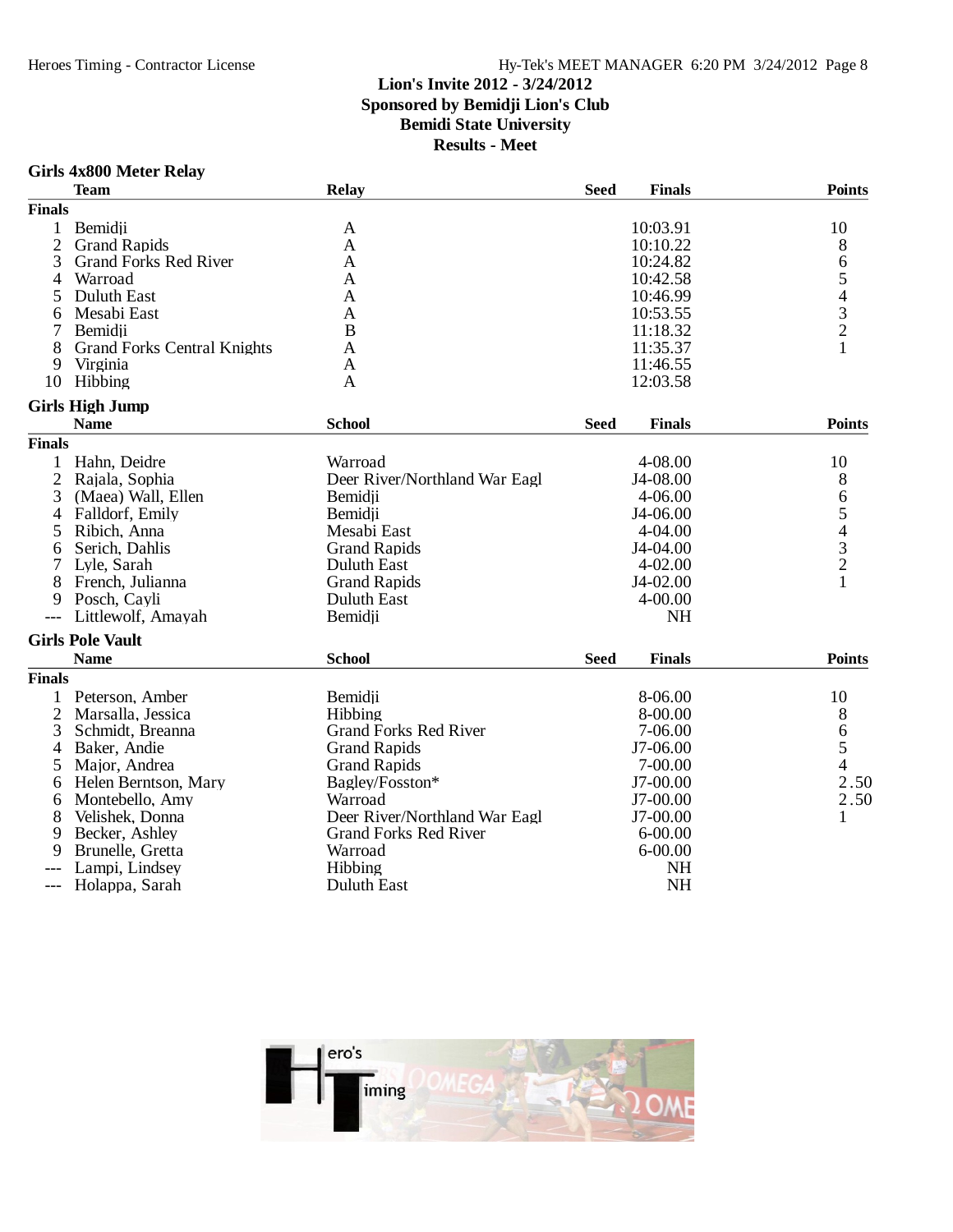### Hy-Tek's MEET MANAGER 6:20 PM 3/24/2012 Page 9

### **Lion's Invite 2012 - 3/24/2012 Sponsored by Bemidji Lion's Club**

**Bemidi State University**

| (Girls Pole Vault) |  |  | Finals |
|--------------------|--|--|--------|
|--------------------|--|--|--------|

| <b>NH</b><br>Dressen, Hannah<br>Bemidji                                 |                                            |
|-------------------------------------------------------------------------|--------------------------------------------|
|                                                                         |                                            |
| <b>Girls Long Jump</b>                                                  |                                            |
| <b>School</b><br><b>Seed</b><br><b>Name</b><br><b>Finals</b>            | <b>Points</b>                              |
| <b>Finals</b>                                                           |                                            |
| <b>Grand Forks Red River</b><br>Steffen, Hadley<br>16-11.50<br>1        | 10                                         |
| $\overline{2}$<br>Allen, Aimee<br>Mesabi East<br>15-10.00               | 8                                          |
| 3<br><b>Grand Forks Red River</b><br>Sabol, Colie<br>15-06.50           | 6                                          |
| Hahn, Deidre<br>Warroad<br>15-06.00<br>4                                | 5                                          |
| Storbakken, Ariana<br><b>Grand Forks Red River</b><br>15-00.50<br>5     |                                            |
| Smith, Amber<br>Bemidii<br>14-11.50<br>6                                | $\begin{array}{c} 4 \\ 3 \\ 2 \end{array}$ |
| 7<br>Duluth East<br>Smith, Lydie<br>14-10.00                            |                                            |
| 8<br>Cosca, Courtney<br>Bagley/Fosston*<br>14-06.50                     | $\mathbf{1}$                               |
| 9<br>Burian, Tiahna<br><b>Grand Forks Red River</b><br>14-04.50         |                                            |
| 9<br>Brazerol, Bailee<br><b>Grand Rapids</b><br>14-04.50                |                                            |
| 14-03.50<br>11<br>Spry, Josie<br>Bemidii                                |                                            |
| 12<br><b>Duluth East</b><br>13-11.50<br>Robb, Lucy                      |                                            |
| 13<br>Schreiner, Olivia<br><b>Grand Forks Red River</b><br>13-08.00     |                                            |
| 14<br>Gibbons, Maggie<br><b>Grand Rapids</b><br>13-06.00                |                                            |
| Virginia<br>15<br>Stokes Cerkvenik, Sophie<br>13-04.00                  |                                            |
| Bagley/Fosston*<br>12-10.00<br>16<br>George, Hayley                     |                                            |
| 17<br>Moore, Kayla<br>12-09.00<br>Virginia                              |                                            |
| 18<br><b>Grand Forks Central Knights</b><br>12-05.00<br>Lund, Sydney    |                                            |
| 19<br><b>Grand Forks Central Knights</b><br>12-01.50<br>Wylot, Chloe    |                                            |
| 20<br>Waselk, Christina<br>Hibbing<br>12-01.00                          |                                            |
| 21<br>Mesabi East<br>12-00.00<br>Whiting, Abbey                         |                                            |
| 21<br>Deer River/Northland War Eagl<br>12-00.00<br>Juntunen, Alison     |                                            |
| 23<br><b>Grand Rapids</b><br>11-10.00<br>Major, Andrea                  |                                            |
| 24<br>11-09.50<br>Anderson, Maria<br>Hibbing                            |                                            |
| 25<br><b>Grand Forks Central Knights</b><br>11-08.50<br>Cox, Rachel     |                                            |
| 26<br>11-08.00<br>Erie, Britta<br>Mesabi East                           |                                            |
| 27<br>Harder, Kristina<br>Deer River/Northland War Eagl<br>11-07.50     |                                            |
| 28<br>Merschman, Camille<br>Bagley/Fosston*<br>11-06.00                 |                                            |
| 29<br>Monette, Jordan<br><b>Grand Forks Central Knights</b><br>11-04.50 |                                            |
| 30<br>Seeba, Brianna<br><b>Grand Forks Red River</b><br>11-02.00        |                                            |
| 31<br>Pemberton, Jaysha<br>Bagley/Fosston*<br>11-01.50                  |                                            |
| 32<br>10-10.00<br>Kingsley, Jenna<br>Virginia                           |                                            |
| 33<br>Guertin, Kaitlyn<br><b>Grand Rapids</b><br>10-08.50               |                                            |
| 34<br><b>Grand Forks Central Knights</b><br>10-01.50<br>Garcia, Gina    |                                            |
| 35<br>Coughlin, Leah<br>Hibbing<br>$9 - 10.00$                          |                                            |

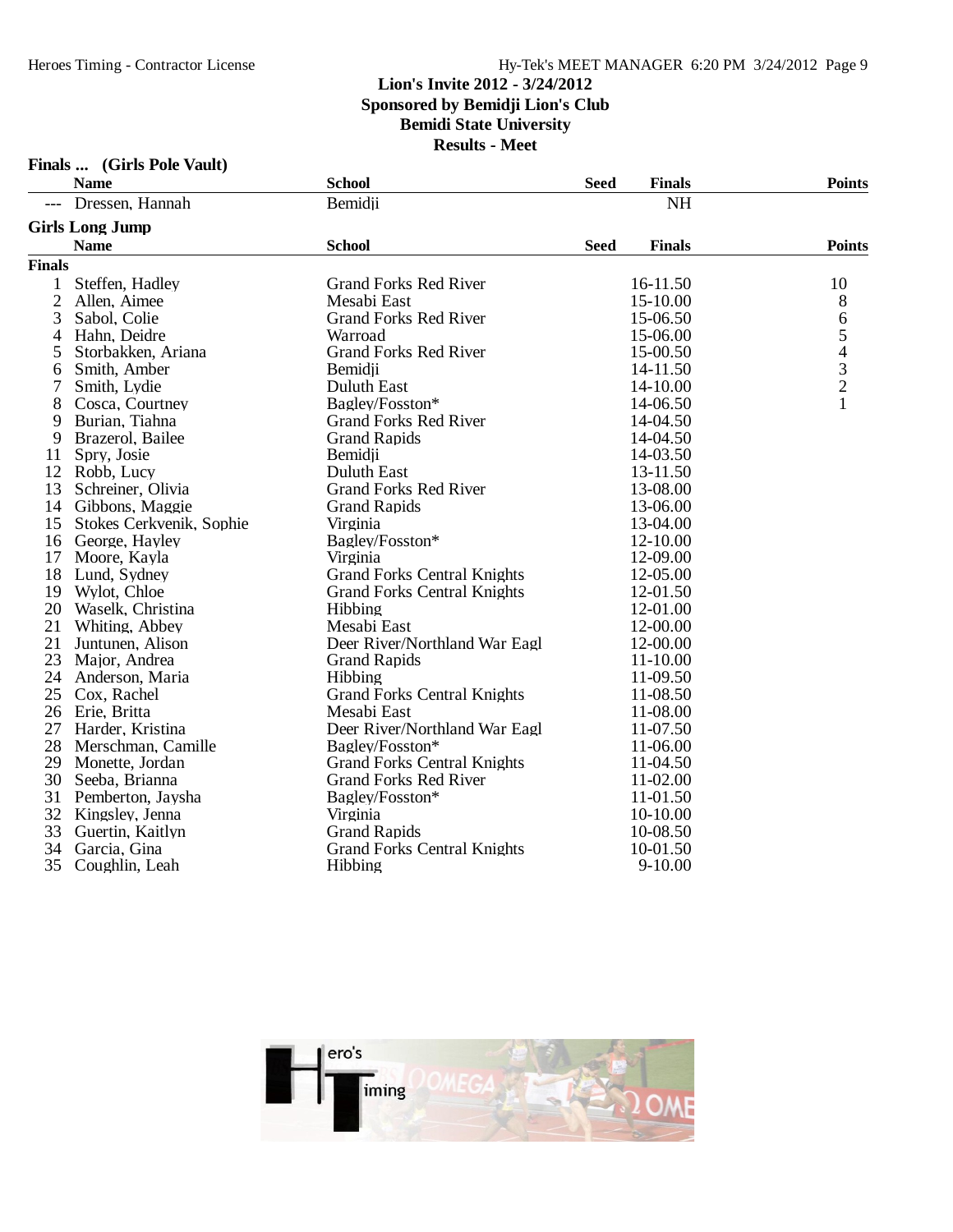### **Girls Triple Jump**

|                | <b>Name</b>                  | <b>School</b>                                | <b>Seed</b><br><b>Finals</b> | <b>Points</b>                                   |
|----------------|------------------------------|----------------------------------------------|------------------------------|-------------------------------------------------|
| <b>Finals</b>  |                              |                                              |                              |                                                 |
| $\mathbf{1}$   | Sabol, Colie                 | <b>Grand Forks Red River</b>                 | 32-04.00                     | 10                                              |
| $\overline{2}$ | Koss, Brittany               | <b>Grand Rapids</b>                          | 31-00.00                     | 8                                               |
| 3              | Lyle, Sarah                  | <b>Duluth East</b>                           | 30-07.00                     | 6                                               |
| 4              | Schreiner, Olivia            | <b>Grand Forks Red River</b>                 | 30-03.00                     | 5                                               |
| 5              | Peterson, Amber              | Bemidji                                      | 30-02.00                     |                                                 |
| 6              | Spry, Josie                  | Bemidji                                      | 29-06.50                     |                                                 |
| 7              | Storbakken, Ariana           | <b>Grand Forks Red River</b>                 | 29-02.50                     | $\begin{array}{c} 4 \\ 3 \\ 2 \\ 1 \end{array}$ |
| 8              | Bjorklund, Kendal            | Ottertail Central Bulldogs*                  | 29-02.00                     |                                                 |
| 9              | Dennison, Kat                | <b>Grand Forks Red River</b>                 | 27-05.50                     |                                                 |
| 10             | Doll, Kaylana                | Ottertail Central Bulldogs*                  | 27-02.00                     |                                                 |
|                | 11 Fast, Lyndsay             | Warroad                                      | 27-01.00                     |                                                 |
| 12             | Geislinger, Abbie            | <b>Grand Rapids</b>                          | 26-11.00                     |                                                 |
| 13             | Molitor, Hannah              | Bagley/Fosston*                              | 25-02.00                     |                                                 |
| 14             | Coughlin, Leah               | Hibbing                                      | 25-00.00                     |                                                 |
| 15             | Kingsley, Jenna              | Virginia                                     | 20-10.00                     |                                                 |
| $---$          | Francisco, Kristin           | Virginia                                     | <b>ND</b>                    |                                                 |
| $---$          | Heppner, Alex                | Warroad                                      | <b>ND</b>                    |                                                 |
| $---$          | Baird, Hannah                | Hibbing                                      | <b>ND</b>                    |                                                 |
|                | <b>Girls Shot Put</b>        |                                              |                              |                                                 |
|                | <b>Name</b>                  | <b>School</b>                                | <b>Seed</b><br><b>Finals</b> | <b>Points</b>                                   |
| <b>Finals</b>  |                              |                                              |                              |                                                 |
| 1              | Heifort, Alli                | Bemidii                                      | 35-11.00                     | 10                                              |
| $\overline{c}$ | Tessa, Wright                | Greenway Nashwauk Keewatin                   | 34-04.50                     | 8                                               |
| 3              | Reller, Kat                  | <b>Grand Forks Central Knights</b>           | 34-03.00                     | 6                                               |
| 4              | Sam, German                  | Greenway Nashwauk Keewatin                   | 33-03.00                     | 5                                               |
| 5              | Jade, Chastan                | Greenway Nashwauk Keewatin                   | 31-03.50                     |                                                 |
| 6              | Hanson, Nicole               | Mesabi East                                  | 31-01.00                     |                                                 |
| 7              | Dougherty, Mikelle           | Hibbing                                      | 30-08.00                     |                                                 |
| 8              | Eidelbes, Erinn              | <b>Grand Rapids</b>                          | 30-00.00                     | $\begin{array}{c} 4 \\ 3 \\ 2 \\ 1 \end{array}$ |
| 9              | Worshek, Emma                | Mesabi East                                  | 29-04.00                     |                                                 |
| 10             | Hendricks, Lexie             | Bemidji                                      | 29-01.50                     |                                                 |
| 11             | Vodvarka, Kelsey             | Hibbing                                      | 26-09.00                     |                                                 |
| 12             | Link, Samanatha              | Hibbing                                      | 25-09.00                     |                                                 |
| 13             |                              |                                              |                              |                                                 |
|                |                              |                                              |                              |                                                 |
|                | Thormodson, Greta            | Ottertail Central Bulldogs*                  | 25-07.00                     |                                                 |
| 13             | Maki, Danielle               | Deer River/Northland War Eagl                | 25-07.00                     |                                                 |
| 15             | McCoy, Katie                 | <b>Grand Forks Central Knights</b>           | 25-03.00                     |                                                 |
| 16<br>17       | Arn, Kirsten<br>Trout, Emily | Mesabi East<br>Deer River/Northland War Eagl | 24-03.50<br>22-07.00         |                                                 |

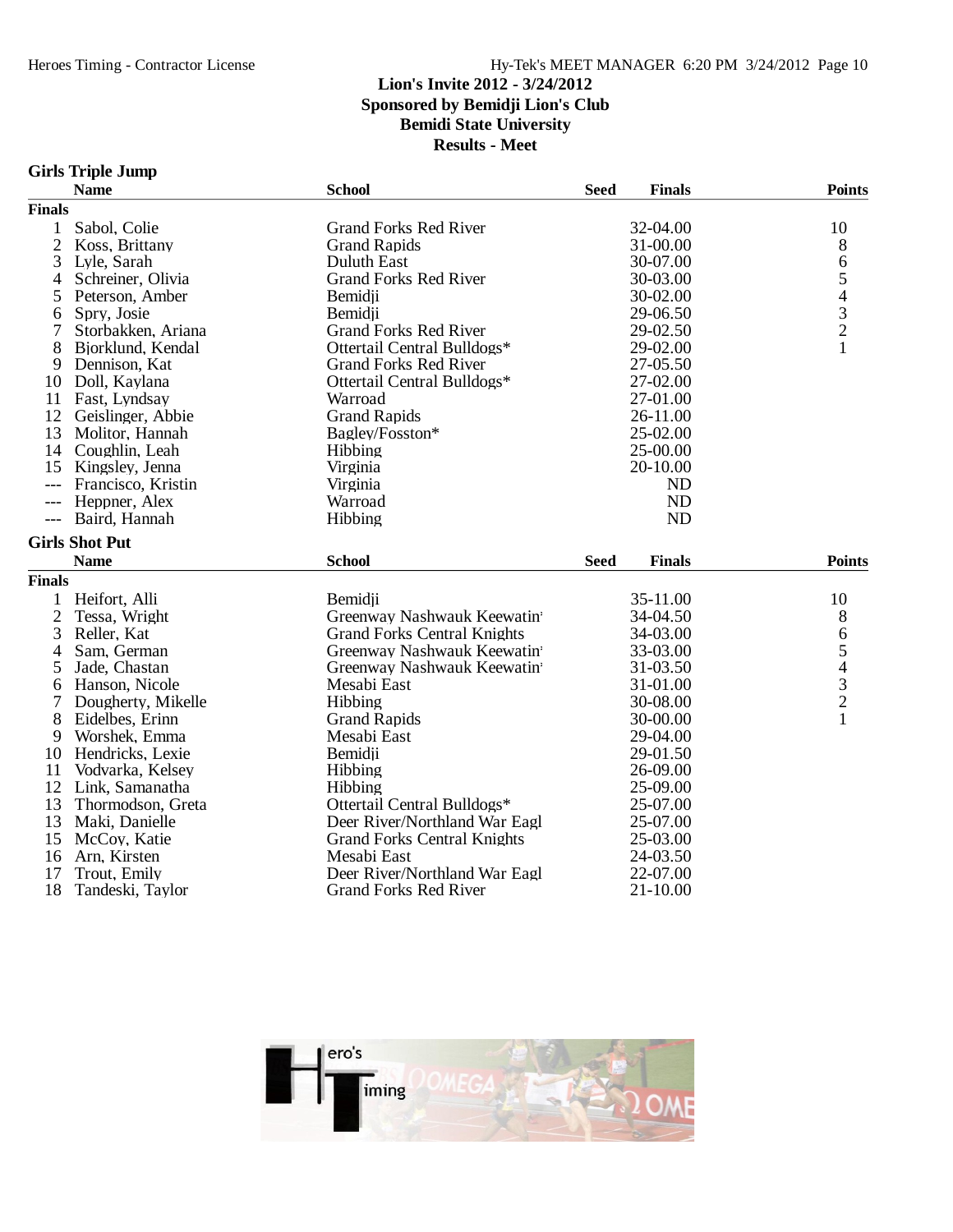### **Lion's Invite 2012 - 3/24/2012 Sponsored by Bemidji Lion's Club**

**Bemidi State University**

| Finals | (Girls Shot Put) |  |  |
|--------|------------------|--|--|
|--------|------------------|--|--|

|               | <b>Name</b>               | <b>School</b>                      | <b>Seed</b> | <b>Finals</b> | <b>Points</b> |  |
|---------------|---------------------------|------------------------------------|-------------|---------------|---------------|--|
| 19            | Hillebrand, Allison       | <b>Grand Forks Red River</b>       |             | 21-07.00      |               |  |
| 19            | Pemberton, Jaysha         | Bagley/Fosston*                    |             | 21-07.00      |               |  |
| 21            | Schauer, Heather          | Warroad                            |             | 21-05.00      |               |  |
|               | 22 Patterson, Danielle    | Duluth East                        |             | 21-00.00      |               |  |
| 23            | Littlewolf, Amayah        | Bemidji                            |             | 20-10.00      |               |  |
| 24            | Lindstrom, Brittany       | Hibbing                            |             | 20-09.50      |               |  |
| 25            | Burch, Alexandra          | Deer River/Northland War Eagl      |             | 19-00.00      |               |  |
|               | 26 Amsley-Benzie, Morgan  | Warroad                            |             | 18-01.00      |               |  |
| 27            | Bjerketvedt, Kaitlyn      | Ottertail Central Bulldogs*        |             | 18-00.00      |               |  |
| 28            | France, Erika             | Ottertail Central Bulldogs*        |             | 17-10.00      |               |  |
| 29            | Suomi, Marrysa            | Virginia                           |             | 17-05.00      |               |  |
|               | 30 Bily, Katie            | <b>Grand Rapids</b>                |             | 16-05.00      |               |  |
|               | 31 Peterson, Teanna       | Virginia                           |             | 15-11.50      |               |  |
|               | <b>Girls Discus Throw</b> |                                    |             |               |               |  |
|               | <b>Name</b>               | <b>School</b>                      | <b>Seed</b> | <b>Finals</b> | <b>Points</b> |  |
| <b>Finals</b> |                           |                                    |             |               |               |  |
| 1             | Heifort, Alli             | Bemidii                            |             | 114-08        | 10            |  |
| $\mathbf{2}$  | Reller, Kat               | <b>Grand Forks Central Knights</b> |             | 94-08.50      | $8\,$         |  |
| 3             | Vodvarka, Kelsey          | Hibbing                            |             | 89-05         |               |  |
| 4             | Worshek, Emma             | Mesabi East                        |             | 83-08         | 65432         |  |
| 5             | Johnson, Callie           | Bemidii                            |             | 83-07         |               |  |
| 6             | Hernesman, Amanda         | <b>Grand Rapids</b>                |             | 79-07.50      |               |  |
| 7             | Anderson, Kaitlyn         | <b>Grand Forks Red River</b>       |             | 78-11         |               |  |
| 8             | Hendricks, Lexie          | Bemidii                            |             | 78-10         | $\mathbf{1}$  |  |
| 9             | Sam, German               | Greenway Nashwauk Keewatin         |             | 78-07         |               |  |
| 10            | Tessa, Wright             | Greenway Nashwauk Keewatin         |             | 77-00         |               |  |
| 11            | Thormodson, Greta         | Ottertail Central Bulldogs*        |             | 76-07         |               |  |
| 12            | Maki, Danielle            | Deer River/Northland War Eagl      |             | $75-10$       |               |  |
| 13            | Danielle, Simone          | Greenway Nashwauk Keewatin         |             | 75-07         |               |  |
| 14            | Bjerketvedt, Kaitlyn      | Ottertail Central Bulldogs*        |             | 75-02         |               |  |
| 15            | Coughlin, Leah            | Hibbing                            |             | 74-03         |               |  |
| 16            | Jade, Chastan             | Greenway Nashwauk Keewatin         |             | 74-02.50      |               |  |
| 17            | Link, Samanatha           | Hibbing                            |             | 69-10         |               |  |
| 18            | Hanson, Nicole            | Mesabi East                        |             | 66-05.50      |               |  |
| 19            | Greenlees, Jenna          | <b>Grand Forks Red River</b>       |             | 63-00         |               |  |
| 20            | Espeseth, Shaley          | Bagley/Fosston*                    |             | $62 - 06$     |               |  |
| 21            | Frederickson, Kelsi       | Bemidji                            |             | 59-06         |               |  |
| 22            | Lindstrom, Brittany       | Hibbing                            |             | 58-05         |               |  |
| 23            | Hillebrand, Allison       | <b>Grand Forks Red River</b>       |             | 58-01         |               |  |
| 24            | France, Erika             | Ottertail Central Bulldogs*        |             | $54-10$       |               |  |
| 25            | Schauer, Heather          | Warroad                            |             | 51-09         |               |  |
|               |                           |                                    |             |               |               |  |

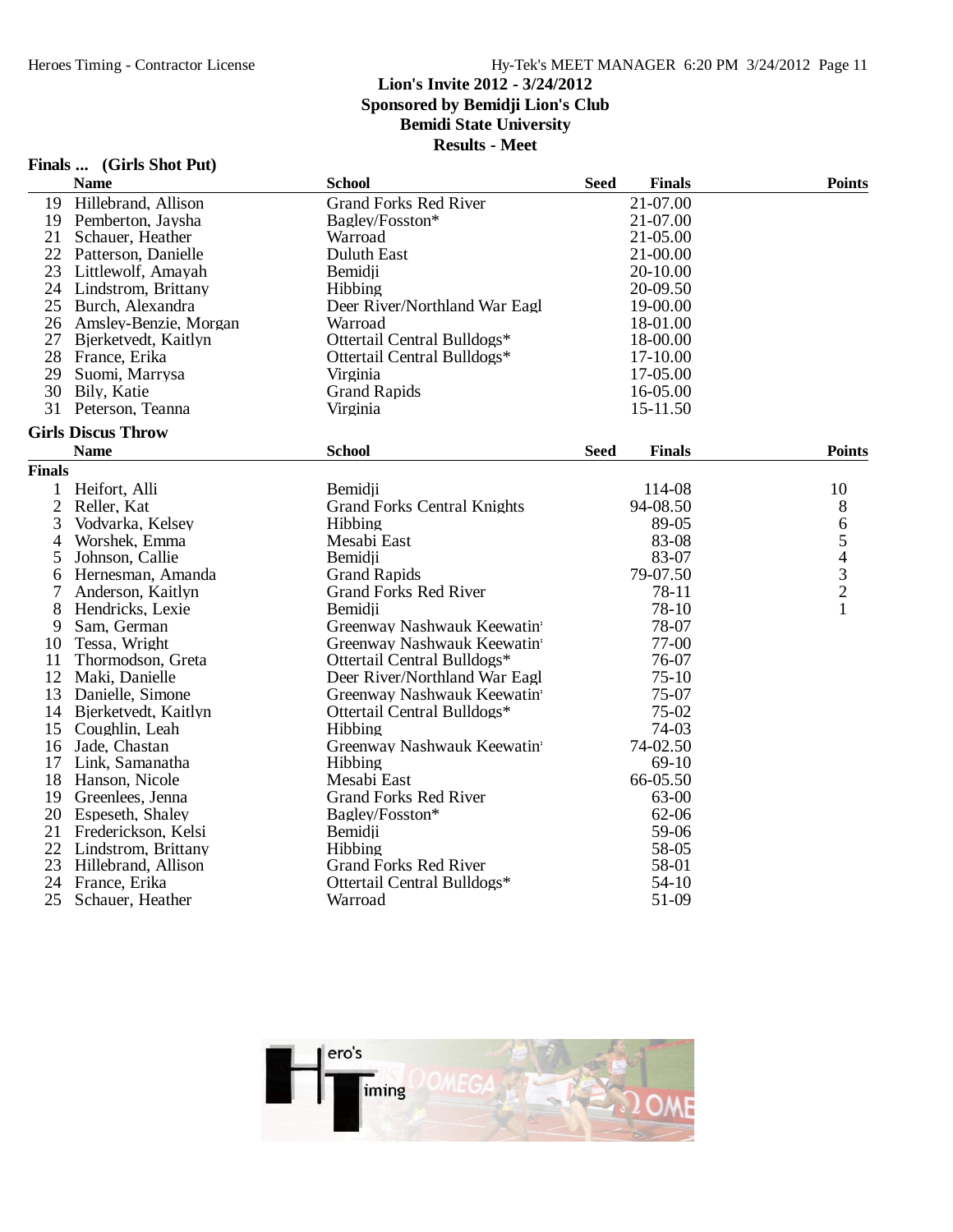|                | Finals  (Girls Discus Throw) |                                    |             |                |                          |
|----------------|------------------------------|------------------------------------|-------------|----------------|--------------------------|
|                | <b>Name</b>                  | <b>School</b>                      | <b>Seed</b> | <b>Finals</b>  | <b>Points</b>            |
|                | 26 Burch, Alexandra          | Deer River/Northland War Eagl      |             | 49-09          |                          |
|                | 27 Amsley-Benzie, Morgan     | Warroad                            |             | 48-09          |                          |
| 28             | Suomi, Marrysa               | Virginia                           |             | 43-09          |                          |
|                | 29 Tandeski, Taylor          | <b>Grand Forks Red River</b>       |             | $42 - 10$      |                          |
|                | 30 Peterson, Teanna          | Virginia                           |             | $41-08$        |                          |
|                | <b>Boys 60 Meter Dash</b>    |                                    |             |                |                          |
|                | <b>Name</b>                  | <b>School</b>                      | <b>Seed</b> | <b>Prelims</b> | H#                       |
|                | <b>Preliminaries</b>         |                                    |             |                |                          |
| 1              | Burkholder, Calvin           | <b>Grand Forks Red River</b>       |             | $7.32$ q       | 1                        |
| $\mathfrak{2}$ | Schmidt, Brady               | Bemidji                            |             | 7.32q          | 1                        |
| 3              | Sella, Mitchell              | Virginia                           |             | 7.38q          | $\mathbf{1}$             |
| 4              | Adams, Carrington            | <b>Grand Forks Central Knights</b> |             | 7.52q          | 3                        |
| 5              | Wall, Seth                   | Bemidii                            |             | 7.55q          | 6                        |
| 6              | Moore, Isaiah                | Bemidii                            |             | 7.59 $q$       | $\mathbf{2}$             |
| 7              | Thorson, Logan               | Bagley/Fosston*                    |             | 7.61 $q$       | $\mathbf 1$              |
| 8              | Dickinson, Dylan             | Bemidji                            |             | 7.62 $q$       |                          |
| 9              | McGuire, Daniel              | <b>Grand Rapids</b>                |             | $7.63$ q       | $\frac{3}{2}$            |
|                | 10 Rodriguez, Ricardo        | Warroad                            |             | 7.70q          | 3                        |
|                | 11 Moore, Wakinyan           | Bemidii                            |             | 7.71q          | 5                        |
|                | 12 Evers, Jimmy              | <b>Grand Forks Red River</b>       |             | $7.74$ q       | 11                       |
|                | 13 Peterson, Brandon         | <b>Grand Rapids</b>                |             | $7.75$ q       | $\mathbf{1}$             |
|                | 14 Sabol, Lucas              | <b>Grand Forks Red River</b>       |             | 7.77q          | 5                        |
| 15             | Austin, Wes                  | <b>Grand Forks Central Knights</b> |             | 7.78q          | $\overline{4}$           |
| 16             | Harris, Joe                  | <b>Grand Rapids</b>                |             | 7.78q          | $\overline{\mathcal{L}}$ |
|                | 17 Danielson, Connor         | <b>Duluth East</b>                 |             | 7.79           | 3                        |
|                | 18 Kringstad, Cole           | <b>Grand Forks Red River</b>       |             | 7.82           | $\overline{7}$           |
|                | 19 Wiberg, Austin            | <b>Grand Rapids</b>                |             | 7.85           | 5                        |
|                | 20 McCray, Chance            | Bemidji                            |             | 7.90           | 10                       |
|                | 21 Loisel, Adam              | Bemidii                            |             | 7.91           | 11                       |
|                | 22 Gubbels, Nick             | Bemidji                            |             | 7.92           | 11                       |
| 23             | Annette, Will                | Bemidii                            |             | 7.99           | $8\,$                    |
|                | 24 Lane, Marc                | Duluth East                        |             | 8.02           | $\overline{4}$           |
| 25             | Gast, Lucas                  | Bemidii                            |             | 8.02           |                          |
|                | 26 Larson, Tyler             | <b>Duluth East</b>                 |             | 8.02           | $\frac{9}{2}$            |
| 27             | Thompson, Marshal            | Ottertail Central Bulldogs*        |             | 8.03           | $\overline{7}$           |
| 28             | Sinnott, Josh                | Hibbing                            |             | 8.03           | 3                        |
| 29             | Schulke, Christian           | Bemidii                            |             | 8.04           | 8                        |
| 30             | Ortloff, Eric                | Deer River/Northland War Eagl      |             | 8.05           | 10                       |
| 31             | Schraeder, Chase             | <b>Grand Forks Red River</b>       |             | 8.06           | 6                        |
| 32             | Vesel, Mitch                 | Hibbing                            |             | 8.11           | $\overline{c}$           |
| 33             | Fish, Tyler                  | Warroad                            |             | 8.15           | $\overline{2}$           |

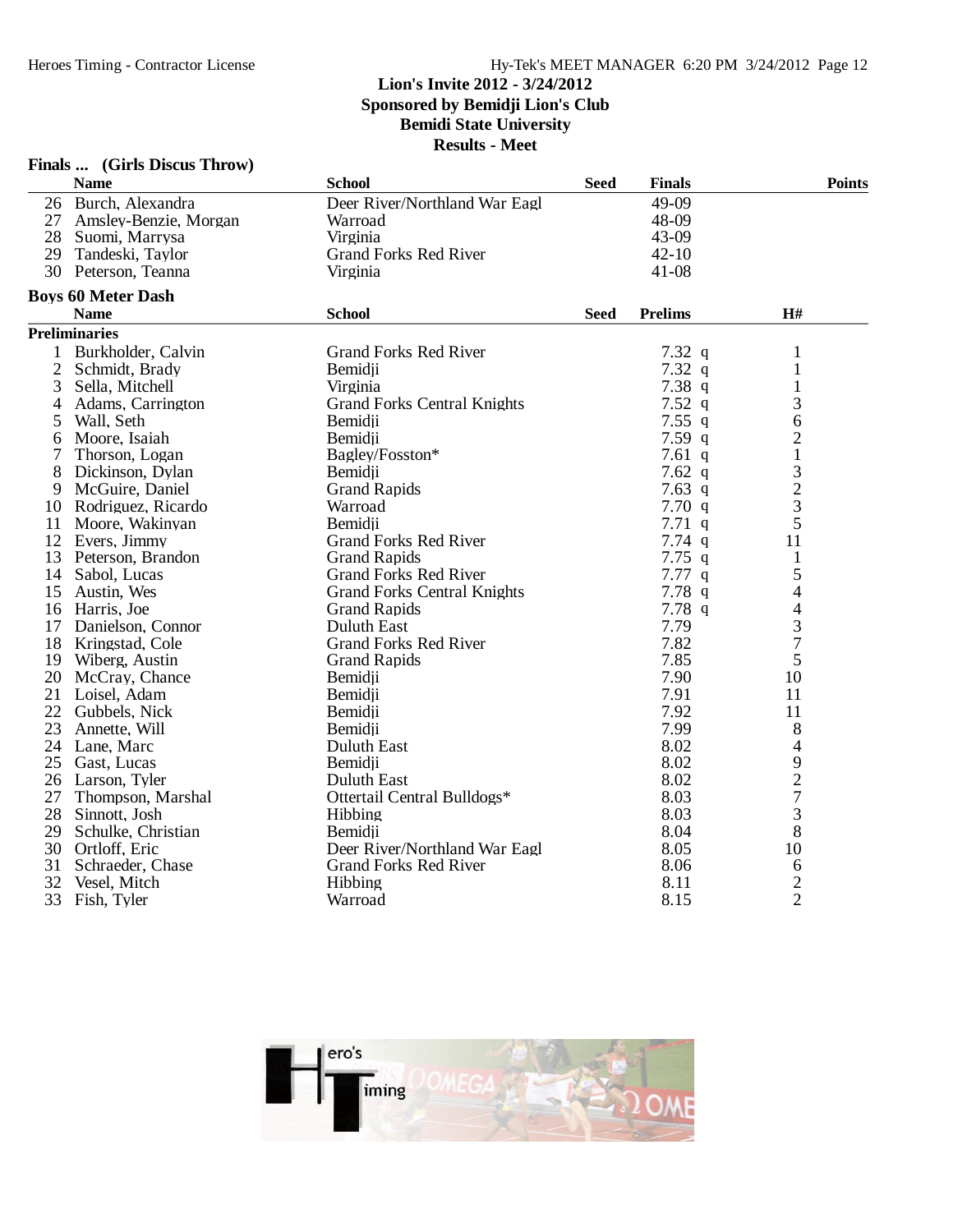#### **Lion's Invite 2012 - 3/24/2012**

**Sponsored by Bemidji Lion's Club**

**Bemidi State University**

**Results - Meet**

### **Preliminaries ... (Boys 60 Meter Dash)**

|                | <b>Name</b>               | <b>School</b>                      | <b>Seed</b>    | <b>Prelims</b> | H#             |               |
|----------------|---------------------------|------------------------------------|----------------|----------------|----------------|---------------|
| 34             | Tschudi, Wylli            | Bemidji                            |                | 8.15           | 9              |               |
| 35             | Saxon, Austin             | Deer River/Northland War Eagl      |                | 8.17           | 10             |               |
| 36             | Belich, Torey             | <b>Grand Rapids</b>                |                | 8.18           | 7              |               |
| 37             | Riipinen, Jay             | Hibbing                            |                | 8.19           | 5              |               |
| 38             | Schussman, Alex           | Bemidji                            |                | 8.19           | 10             |               |
| 39             | Sauer, Zach               | Bemidji                            |                | 8.21           | 7              |               |
| 40             | Maxwell, Joel             | Warroad                            |                | 8.22           | 6              |               |
| 41             | Thompson, Noah            | Ottertail Central Bulldogs*        |                | 8.24           | 9              |               |
| 42             | Thomas, Bobby             | Mesabi East                        |                | 8.26           | 3              |               |
| 43             | Belich, Travis            | <b>Grand Rapids</b>                |                | 8.27           | 6              |               |
| 44             | Bue, Johnathan            | Warroad                            |                | 8.29           | 6              |               |
| 45             | Johnson, Branden          | Hibbing                            |                | 8.29           | $\mathbf{1}$   |               |
|                | 46 Cage, Walker           | Bagley/Fosston*                    |                | 8.30           | 4              |               |
| 47             | Jordan, Thomas            | <b>Grand Forks Central Knights</b> |                | 8.37           | 5              |               |
| 48             | Dickinson, Clayton        | Bemidji                            |                | 8.39           | 10             |               |
| 49             | Schmitt, Jacob            | Bemidii                            |                | 8.43           | 11             |               |
| 50             | Rohloff, Corey            | <b>Grand Forks Red River</b>       |                | 8.43           | 8              |               |
| 51             | Leake, Matt               | <b>Grand Forks Red River</b>       |                | 8.45           | 9              |               |
| 52             | Wilcox, aron              | Virginia                           |                | 8.47           | $\overline{7}$ |               |
| 53             | Westerland, Isaac         | <b>Grand Rapids</b>                |                | 8.49           | 8              |               |
| 54             | Eklie, Ryder              | Warroad                            |                | 8.49           | $\overline{4}$ |               |
| 55             | Erickson, Zeke            | Virginia                           |                | 8.49           | 5              |               |
| 56             | VanSanten, Tim            | Ottertail Central Bulldogs*        |                | 8.59           | 9              |               |
| 57             | Shultz, Levi              | Mesabi East                        |                | 8.60           | $\overline{2}$ |               |
| 58             | Gale, Neiko               | Bemidji                            |                | 8.64           | 11             |               |
| 59             | Evancivich, Brandon       | Mesabi East                        |                | 8.96           | $\overline{4}$ |               |
| 60             | Klicker, Jerry            | Warroad                            |                | 9.01           | 8              |               |
| 61             | Rieth, Christopher        | <b>Grand Forks Red River</b>       |                | 9.07           | 9              |               |
|                | 62 Rogers, Josh           | Bemidii                            |                | 9.11           | 10             |               |
| 63             | Lund, abe                 | Virginia                           |                | 9.22           | 7              |               |
|                | 64 Dreger, Jimmy          | Warroad                            |                | 9.33           | 8              |               |
| 64             | Goerdt, Patrick           | Hibbing                            |                | 9.33           | 6              |               |
| 66             | Kutzler, Travis           | Hibbing                            |                | 9.93           | 11             |               |
|                | <b>Boys 60 Meter Dash</b> |                                    |                |                |                |               |
|                | <b>Name</b>               | <b>School</b>                      | <b>Prelims</b> | <b>Finals</b>  | H#             | <b>Points</b> |
| <b>Finals</b>  |                           |                                    |                |                |                |               |
| 1              | Burkholder, Calvin        | <b>Grand Forks Red River</b>       | 7.32           | 7.29           | 1              | 10            |
| $\overline{2}$ | Schmidt, Brady            | Bemidji                            | 7.32           | 7.34           | 1              | 8             |
| 3              | Sella, Mitchell           | Virginia                           | 7.38           | 7.37           | 1              | 6             |
| 4              | Adams, Carrington         | <b>Grand Forks Central Knights</b> | 7.52           | 7.51           | $\mathbf{1}$   | 5             |
| 5              | Wall, Seth                | Bemidji                            | 7.55           | 7.55           | $\mathbf{1}$   | 4             |

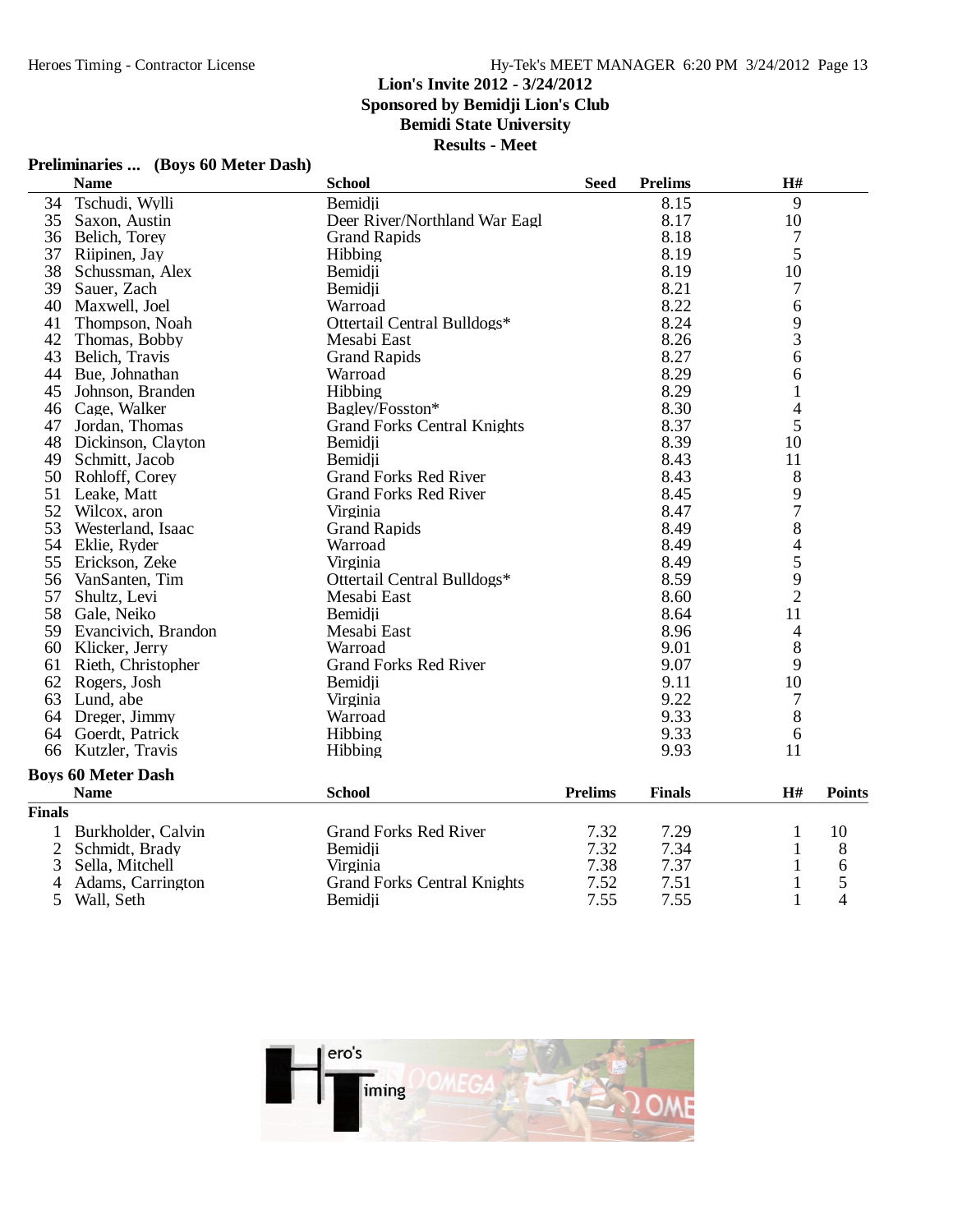# **Finals ... (Boys 60 Meter Dash)**

|                | <b>Name</b>                | <b>School</b>                      | <b>Prelims</b> | <b>Finals</b> | H#                       | <b>Points</b>            |
|----------------|----------------------------|------------------------------------|----------------|---------------|--------------------------|--------------------------|
| 6              | McGuire, Daniel            | <b>Grand Rapids</b>                | 7.63           | 7.61          | $\mathbf{2}$             | 3                        |
| $\overline{7}$ | Thorson, Logan             | Bagley/Fosston*                    | 7.61           | 7.62          |                          | $\sqrt{2}$               |
| 8              | Dickinson, Dylan           | Bemidii                            | 7.62           | 7.63          | $\frac{2}{2}$            | 1                        |
| 9              | Evers, Jimmy               | <b>Grand Forks Red River</b>       | 7.74           | 7.63          | $\overline{c}$           |                          |
| 10             | Rodriguez, Ricardo         | Warroad                            | 7.70           | 7.67          | $\overline{2}$           |                          |
| 11             | Moore, Isaiah              | Bemidji                            | 7.59           | 7.68          | $\mathbf{1}$             |                          |
|                | 12 Moore, Wakinyan         | Bemidii                            | 7.71           | 7.72          | $\overline{2}$           |                          |
|                | <b>Boys 200 Meter Dash</b> |                                    |                |               |                          |                          |
|                | <b>Name</b>                | <b>School</b>                      | <b>Seed</b>    | <b>Finals</b> | H#                       | <b>Points</b>            |
| <b>Finals</b>  |                            |                                    |                |               |                          |                          |
| $\mathbf{1}$   | Burkholder, Calvin         | <b>Grand Forks Red River</b>       |                | 23.79         | $\mathbf{1}$             | 10                       |
| $\mathfrak{2}$ | Sella, Mitchell            | Virginia                           |                | 23.87         | $\mathbf{1}$             | $8\,$                    |
| 3              | McGuire, Daniel            | <b>Grand Rapids</b>                |                | 24.61         | $\mathbf{1}$             | 6                        |
| 4              | Evers, Jimmy               | <b>Grand Forks Red River</b>       |                | 24.75         | $\overline{c}$           | 5                        |
| 5              | Perius, Alex               | Warroad                            |                | 25.07         | $\mathbf{1}$             | $\overline{\mathcal{L}}$ |
| 6              | Austin, Wes                | <b>Grand Forks Central Knights</b> |                | 25.21         | $\overline{c}$           | 3                        |
| 7              | Gubbels, Nick              | Bemidji                            |                | 25.22         | $\overline{c}$           | $\overline{2}$           |
| 8              | Sabol, Lucas               | <b>Grand Forks Red River</b>       |                | 25.30         | 3                        | 1                        |
| 9              | Loisel, Adam               | Bemidii                            |                | 25.32         | $\overline{2}$           |                          |
| 10             | Torrey, Alex               | <b>Grand Forks Central Knights</b> |                | 25.55         | 9                        |                          |
| 11             | Wall, Seth                 | Bemidii                            |                | 25.70         | $\overline{c}$           |                          |
| 12             | Matthys, Zach              | Ottertail Central Bulldogs*        |                | 26.00         | $\,1$                    |                          |
| 13             | Harris, Joe                | <b>Grand Rapids</b>                |                | 26.15         | 3                        |                          |
|                | 14 Gast, Lucas             | Bemidji                            |                | 26.18         | $\overline{\mathcal{L}}$ |                          |
|                | 15 Rodriguez, Ricardo      | Warroad                            |                | 26.29         | 8                        |                          |
|                | 16 Sinnott, Josh           | Hibbing                            |                | 26.30         |                          |                          |
| 17             | Thompson, Marshal          | Ottertail Central Bulldogs*        |                | 26.40         | $\frac{5}{3}$            |                          |
| 18             | Thomas, Bobby              | Mesabi East                        |                | 26.44         |                          |                          |
|                | 19 Lane, Marc              | Duluth East                        |                | 26.45         | $\frac{3}{7}$            |                          |
|                | 20 Belich, Travis          | <b>Grand Rapids</b>                |                | 26.48         |                          |                          |
| 21             | Johnson, Matt              | Duluth East                        |                | 26.49         | $\mathbf{1}$             |                          |
|                | 22 Schraeder, Chase        | <b>Grand Forks Red River</b>       |                | 26.51         | 4                        |                          |
|                | 23 Mussman, Jake           | <b>Grand Forks Central Knights</b> |                | 26.57         | 9                        |                          |
| 24             | Annette, Will              | Bemidji                            |                | 26.58         | 3                        |                          |
| 25             | Belich, Torey              | <b>Grand Rapids</b>                |                | 26.71         | 5                        |                          |
|                | 26 Schussman, Alex         | Bemidji                            |                | 27.02         | $\overline{7}$           |                          |
|                | 27 Schulke, Christian      | Bemidii                            |                | 27.03         | $\overline{\mathcal{A}}$ |                          |
| 28             | Tschudi, Wylli             | Bemidii                            |                | 27.07         | 7                        |                          |
| 29             | Rohloff, Corey             | <b>Grand Forks Red River</b>       |                | 27.09         | 5                        |                          |
| 30             | VanSanten, Tim             | Ottertail Central Bulldogs*        |                | 27.26         | 7                        |                          |
|                | 31 Leake, Matt             | <b>Grand Forks Red River</b>       |                | 27.51         | 6                        |                          |

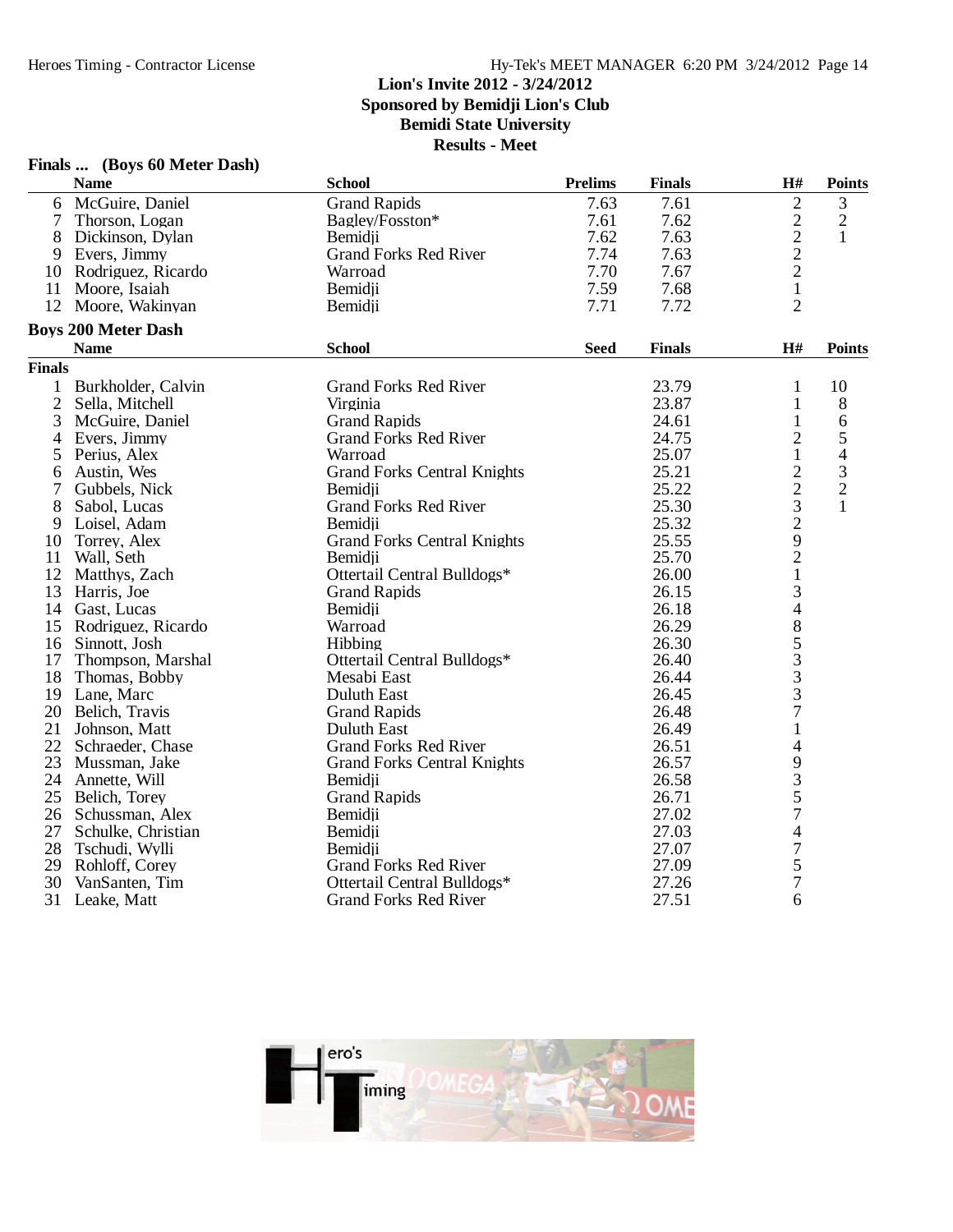### Hy-Tek's MEET MANAGER 6:20 PM 3/24/2012 Page 15

#### **Lion's Invite 2012 - 3/24/2012**

**Sponsored by Bemidji Lion's Club**

### **Bemidi State University**

**Results - Meet**

|                | <b>Name</b>                | <b>School</b>                      | <b>Seed</b> | <b>Finals</b> | H#                                              | <b>Points</b>  |
|----------------|----------------------------|------------------------------------|-------------|---------------|-------------------------------------------------|----------------|
| 32             | Cage, Walker               | Bagley/Fosston*                    |             | 27.61         | 5                                               |                |
| 33             | Swatlowski, Shane          | <b>Grand Forks Red River</b>       |             | 27.66         | 6                                               |                |
| 34             | Jordan, Thomas             | <b>Grand Forks Central Knights</b> |             | 27.79         | 4                                               |                |
| 35             | Shultz, Levi               | Mesabi East                        |             | 27.87         | $\overline{4}$                                  |                |
|                | 36 Gregie, Brandon         | <b>Grand Forks Central Knights</b> |             | 27.98         |                                                 |                |
| 37             | Worlobah, James            | <b>Duluth East</b>                 |             | 28.02         | $\frac{5}{9}$                                   |                |
| 38             | Pierce, Josh               | <b>Grand Forks Red River</b>       |             | 28.34         |                                                 |                |
| 39             | Teff, Sam                  | <b>Grand Rapids</b>                |             | 28.70         | 5                                               |                |
| 40             | Steever, Henry             | Bemidji                            |             | 28.89         | 8                                               |                |
| 41             | Mohar, Matt                | Virginia                           |             | 29.22         | 6                                               |                |
| 42             | Sharpe, Sam                | Bemidii                            |             | 29.35         | 9                                               |                |
| 43             | Klicker, Jerry             | Warroad                            |             | 29.83         | $\overline{4}$                                  |                |
|                | 44 Park, Gyeong            | Warroad                            |             | 29.96         | 8                                               |                |
|                | 45 Gibeau, Sam             | <b>Grand Rapids</b>                |             | 30.03         | 6                                               |                |
| 46             | Hagen, Andrew              | Warroad                            |             | 30.29         | 6                                               |                |
|                | 47 Rogers, Josh            | Bemidji                            |             | 30.31         | 8                                               |                |
|                | 48 Grunke, Wes             | <b>Grand Rapids</b>                |             | 30.54         | 8                                               |                |
|                | 49 Rieth, Christopher      | <b>Grand Forks Red River</b>       |             | 30.72         | $\overline{7}$                                  |                |
| 50             | Halvorson, Aaron           | Warroad                            |             | 31.87         | $\overline{7}$                                  |                |
| 51             | Kutzler, Travis            | Hibbing                            |             | 33.09         | 9                                               |                |
|                | <b>Boys 400 Meter Dash</b> |                                    |             |               |                                                 |                |
|                | <b>Name</b>                | <b>School</b>                      | <b>Seed</b> | <b>Finals</b> | H#                                              | <b>Points</b>  |
| <b>Finals</b>  |                            |                                    |             |               |                                                 |                |
| 1              | Zakrajsek, Sean            | <b>Duluth East</b>                 |             | 54.08         | $\mathbf{1}$                                    | 10             |
| $\overline{2}$ | Brooks, Michael            | <b>Grand Forks Central Knights</b> |             | 54.77         | $\mathbf{1}$                                    | 8              |
| 3              | Matthys, Zach              | Ottertail Central Bulldogs*        |             | 55.67         | $\mathbf{1}$                                    | 6              |
| 4              | Letson, Jake               | Bemidii                            |             | 56.59         | 3                                               | 5              |
| 5              | Erickson, Cory             | <b>Duluth East</b>                 |             | 58.23         | 5                                               | $\overline{4}$ |
| 6              | Hawkinson, Greg            | <b>Grand Rapids</b>                |             | 58.54         | $\mathbf{1}$                                    | $\mathfrak{Z}$ |
| 7              | Dingle, Conner             | <b>Grand Forks Red River</b>       |             | 58.69         | $\mathbf{1}$                                    | $\sqrt{2}$     |
| 8              | Battle, Kalik              | <b>Grand Forks Central Knights</b> |             | 58.86         | 5                                               | $\mathbf{1}$   |
| 9              | Hacker, Ed                 | Hibbing                            |             | 59.21         |                                                 |                |
| 10             | Dorow, Sean                | Ottertail Central Bulldogs*        |             | 59.64         |                                                 |                |
| 11             | Haats, Kory                | Warroad                            |             | 59.65         | $\begin{array}{c} 2 \\ 2 \\ 2 \\ 1 \end{array}$ |                |
|                | 12 Wicklund, Gabe          | Ottertail Central Bulldogs*        |             | 59.66         |                                                 |                |
| 13             | How, Levi                  | <b>Grand Rapids</b>                |             | 59.77         |                                                 |                |
| 14             | Leake, Matt                | <b>Grand Forks Red River</b>       |             | 59.93         |                                                 |                |
| 15             | Johnson, Matt              | <b>Duluth East</b>                 |             | 1:00.09       | $\frac{2}{3}$ $\frac{3}{2}$ $\frac{5}{3}$       |                |
| 16             | Paul, Alex                 | Mesabi East                        |             | 1:00.73       |                                                 |                |
| 17             | Ternes, Cole               | <b>Grand Forks Red River</b>       |             | 1:00.88       |                                                 |                |
| 18             | Lewis, AJ                  | <b>Grand Rapids</b>                |             | 1:01.30       | $\overline{3}$                                  |                |



## **Finals ... (Boys 200 Meter Dash)**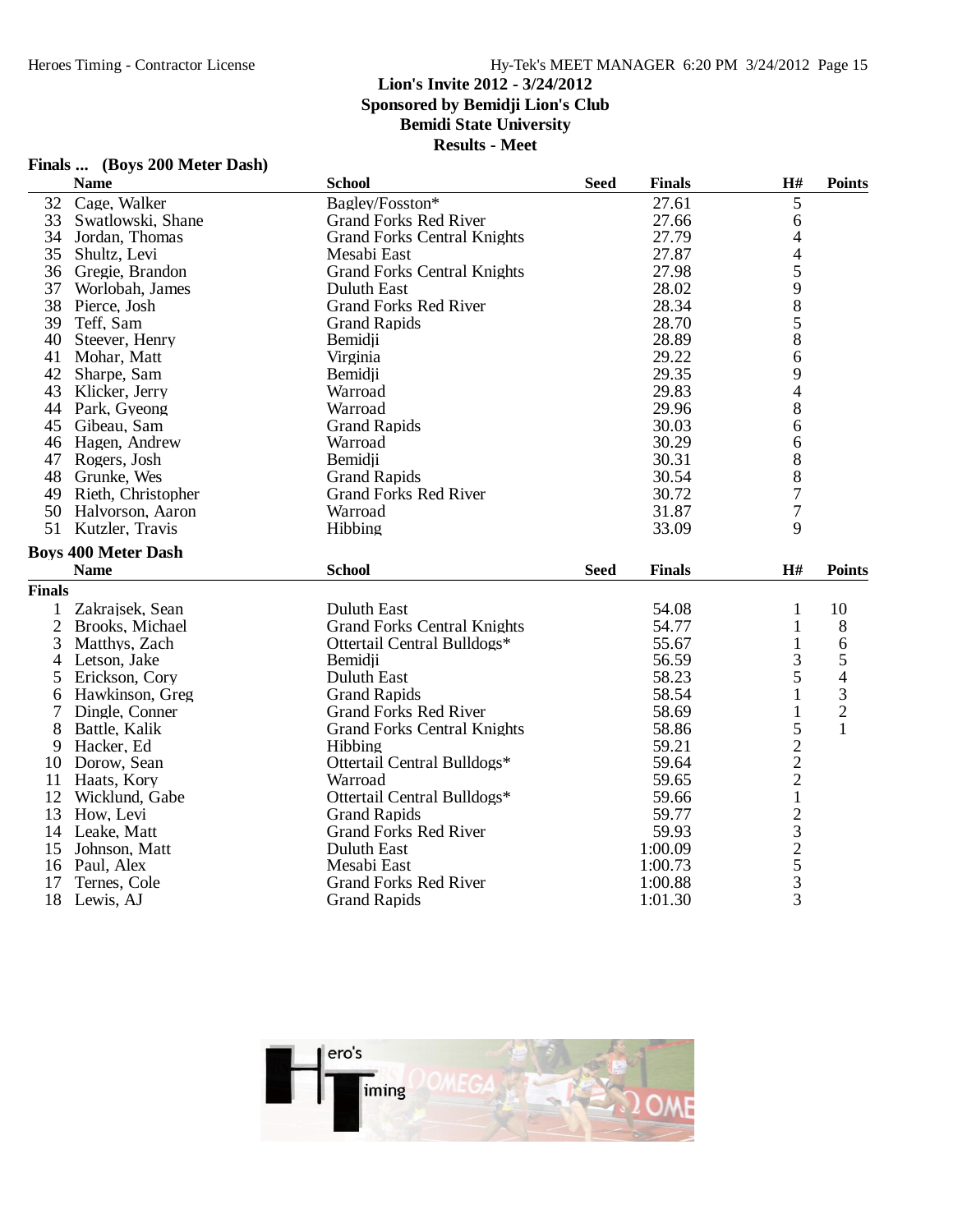**Finals ... (Boys 400 Meter Dash)**

#### Hy-Tek's MEET MANAGER 6:20 PM 3/24/2012 Page 16

#### **Lion's Invite 2012 - 3/24/2012 Sponsored by Bemidji Lion's Club**

**Bemidi State University**

|                | <b>Name</b>               | <b>School</b>                      | <b>Seed</b> | <b>Finals</b> | H#                       | <b>Points</b>                              |
|----------------|---------------------------|------------------------------------|-------------|---------------|--------------------------|--------------------------------------------|
|                | 19 Wilcox, aron           | Virginia                           |             | 1:01.39       | 4                        |                                            |
|                | 20 Tedman, Steven         | Mesabi East                        |             | 1:02.24       |                          |                                            |
| 21             | Enerson, Ryan             | <b>Grand Forks Red River</b>       |             | 1:02.51       | $\frac{5}{2}$            |                                            |
|                | 22 McCreary, Andrew       | <b>Grand Forks Central Knights</b> |             | 1:03.62       |                          |                                            |
|                | 23 Paradis, Anthony       | Warroad                            |             | 1:05.00       | $\overline{\mathcal{L}}$ |                                            |
|                | 24 Teff, Sam              | <b>Grand Rapids</b>                |             | 1:05.58       | 3                        |                                            |
| 25             | Perkins, Jordan           | Deer River/Northland War Eagl      |             | 1:05.82       | $\overline{4}$           |                                            |
| 26             | Jordan, Thomas            | <b>Grand Forks Central Knights</b> |             | 1:06.17       | 5                        |                                            |
|                | 27 Lavalle, Tyler         | <b>Grand Rapids</b>                |             | 1:06.82       | 4                        |                                            |
|                | 28 Gibeau, Sam            | <b>Grand Rapids</b>                |             | 1:08.16       | 4                        |                                            |
|                | 29 Letson, Donnie         | Bemidji                            |             | 1:09.97       | $\overline{4}$           |                                            |
|                | 30 Flaten, James          | Hibbing                            |             | 1:10.26       | $\overline{3}$           |                                            |
|                | <b>Boys 800 Meter Run</b> |                                    |             |               |                          |                                            |
|                | <b>Name</b>               | <b>School</b>                      | <b>Seed</b> | <b>Finals</b> |                          | <b>Points</b>                              |
| <b>Finals</b>  |                           |                                    |             |               |                          |                                            |
| 1              | Shafer, Paul              | <b>Grand Forks Central Knights</b> |             | 2:02.10       |                          | 10                                         |
| $\overline{2}$ | Leach, Adam               | <b>Grand Forks Red River</b>       |             | 2:06.50       |                          | $8\,$                                      |
| 3              | Roehl, Camron             | <b>Grand Forks Central Knights</b> |             | 2:09.63       |                          | 6                                          |
| 4              | Piper, Tanner             | <b>Grand Forks Red River</b>       |             | 2:12.90       |                          | 5                                          |
| 5              | Maki, Will                | Hibbing                            |             | 2:13.53       |                          | $\overline{4}$                             |
| 6              | Collins, Sasha            | <b>Grand Forks Red River</b>       |             | 2:13.98       |                          | $\begin{array}{c} 3 \\ 2 \\ 1 \end{array}$ |
| 7              | Christen, Brady           | <b>Grand Forks Red River</b>       |             | 2:14.28       |                          |                                            |
| 8              | Fenstermacher, Joey       | Hibbing                            |             | 2:16.72       |                          |                                            |
| 9              | Pilon, Victor             | Duluth East                        |             | 2:17.48       |                          |                                            |
|                | 10 Bray, Charlie          | <b>Duluth East</b>                 |             | 2:18.09       |                          |                                            |
| 11             | Moderow, Taylor           | Ottertail Central Bulldogs*        |             | 2:22.04       |                          |                                            |
|                | 12 Johnson, Zach          | Ottertail Central Bulldogs*        |             | 2:22.13       |                          |                                            |
| 13             | Davies, Wesley            | Bagley/Fosston*                    |             | 2:22.79       |                          |                                            |
|                | 14 Freyholtz, Cody        | Bemidji                            |             | 2:22.94       |                          |                                            |
| 15             | Washburn, Kurtis          | <b>Grand Rapids</b>                |             | 2:23.76       |                          |                                            |
|                | 16 Kelly, Ian             | <b>Grand Forks Central Knights</b> |             | 2:24.21       |                          |                                            |
| 17             | Olson, Matt               | Ottertail Central Bulldogs*        |             | 2:25.19       |                          |                                            |
| 18             | Spartz, Jake              | Deer River/Northland War Eagl      |             | 2:26.19       |                          |                                            |
|                | 19 Lindner, Dan           | Duluth East                        |             | 2:32.92       |                          |                                            |
|                | 20 Larsen, Leif           | <b>Grand Forks Central Knights</b> |             | 2:33.86       |                          |                                            |
| 21             | Charles, Bryton           | Warroad                            |             | 2:35.76       |                          |                                            |
|                | 22 Kalb, Evan             | Mesabi East                        |             | 2:38.19       |                          |                                            |
| 23             | Tedman, Steven            | Mesabi East                        |             | 2:38.47       |                          |                                            |
|                | 24 Muller, Sam            | <b>Grand Rapids</b>                |             | 2:39.24       |                          |                                            |
| 25             | Hildreth, Mike            | Virginia                           |             | 2:42.33       |                          |                                            |
| 26             | Cease, Eddie              | <b>Grand Rapids</b>                |             | 2:42.79       |                          |                                            |

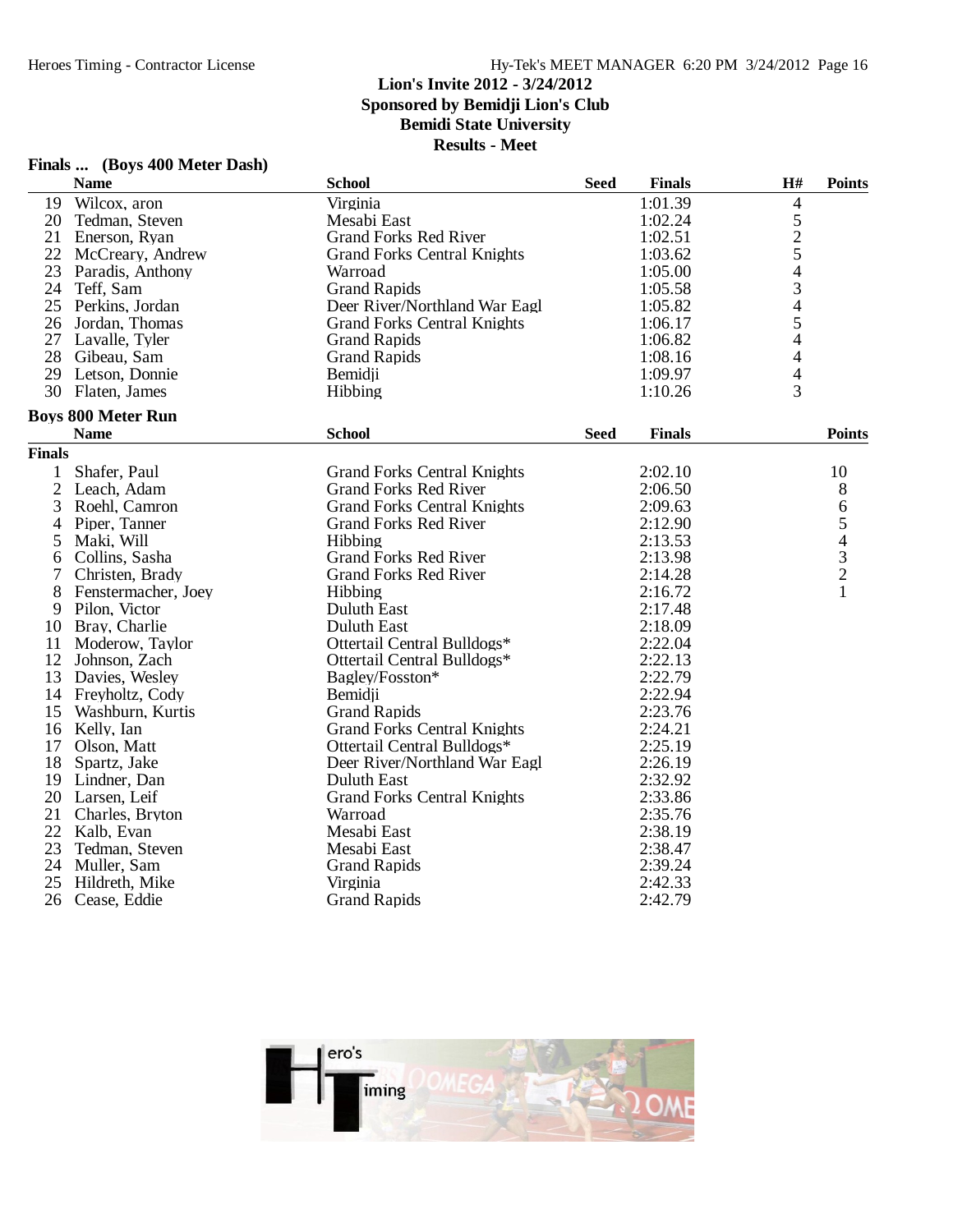|                | Finals  (Boys 800 Meter Run) |                                    |             |               |                                            |
|----------------|------------------------------|------------------------------------|-------------|---------------|--------------------------------------------|
|                | <b>Name</b>                  | <b>School</b>                      | <b>Seed</b> | <b>Finals</b> | <b>Points</b>                              |
|                | 27 Peterson, Ryan            | Mesabi East                        |             | 2:45.43       |                                            |
|                | 28 Smrekar, Ben              | Virginia                           |             | 2:51.07       |                                            |
| 29             | Johnson, Jake                | <b>Grand Forks Red River</b>       |             | 2:58.18       |                                            |
|                | <b>Boys 1600 Meter Run</b>   |                                    |             |               |                                            |
|                | <b>Name</b>                  | <b>School</b>                      | <b>Seed</b> | <b>Finals</b> | <b>Points</b>                              |
| <b>Finals</b>  |                              |                                    |             |               |                                            |
| 1              | Bray, Charlie                | Duluth East                        |             | 4:42.66       | 10                                         |
| $\overline{c}$ | Carlson, Sam                 | Bemidji                            |             | 4:47.82       | 8                                          |
| 3              | Tingum, Matt                 | <b>Grand Forks Red River</b>       |             | 4:48.58       | 6                                          |
| 4              | Leach, Adam                  | <b>Grand Forks Red River</b>       |             | 4:49.04       | 5                                          |
| 5              | Gerzewski, Justin            | <b>Grand Forks Central Knights</b> |             | 4:55.46       |                                            |
| 6              | Roehl, Camron                | <b>Grand Forks Central Knights</b> |             | 4:55.93       | $\begin{array}{c} 4 \\ 3 \\ 2 \end{array}$ |
| 7              | Bocht, Jake                  | Duluth East                        |             | 4:58.17       |                                            |
| 8              | Piper, Tanner                | <b>Grand Forks Red River</b>       |             | 5:00.50       |                                            |
| 9              | Avenson, Jake                | <b>Grand Rapids</b>                |             | 5:00.89       |                                            |
| 10             | Davies, Wesley               | Bagley/Fosston*                    |             | 5:03.52       |                                            |
| 11             | Torma, Garron                | Duluth East                        |             | 5:04.12       |                                            |
|                | 12 Holmes, Simon             | Virginia                           |             | 5:04.88       |                                            |
|                | 13 Olson, Ryan               | Ottertail Central Bulldogs*        |             | 5:06.47       |                                            |
|                | 14 Freyholtz, Billy          | Bemidii                            |             | 5:14.27       |                                            |
|                | 15 Himmelspach, Ben          | Ottertail Central Bulldogs*        |             | 5:19.60       |                                            |
|                | 16 Ray, Chad                 | Hibbing                            |             | 5:20.40       |                                            |
| 17             | Johnson, Sam                 | Mesabi East                        |             | 5:22.17       |                                            |
|                | 18 Deanat, Alex              | <b>Grand Forks Central Knights</b> |             | 5:22.41       |                                            |
|                | 19 Kelly, Ian                | <b>Grand Forks Central Knights</b> |             | 5:28.07       |                                            |
|                | 20 Larsen, Leif              | <b>Grand Forks Central Knights</b> |             | 5:29.12       |                                            |
| 21             | Rebholz, Alex                | Virginia                           |             | 5:29.40       |                                            |
|                | 22 Zuschke, Alex             | Bagley/Fosston*                    |             | 5:34.36       |                                            |
|                | 23 Wilmer, Brady             | Warroad                            |             | 5:34.79       |                                            |
|                | 24 Relling, Zach             | <b>Grand Forks Red River</b>       |             | 5:35.01       |                                            |
| 25             | Lind, Ryan                   | Hibbing                            |             | 5:37.12       |                                            |
|                | 26 Cease, Eddie              | <b>Grand Rapids</b>                |             | 5:41.24       |                                            |
| 27             | Gooden, Eric                 | Hibbing                            |             | 5:41.95       |                                            |
| 28             | Rassler, Eli                 | Bemidii                            |             | 5:46.98       |                                            |
|                | 29 Grunke, Wes               | <b>Grand Rapids</b>                |             | 5:47.73       |                                            |
|                | 30 Machen, Adam              | Deer River/Northland War Eagl      |             | 5:50.07       |                                            |
| 31             | Buccanero, Andy              | Virginia                           |             | 5:53.20       |                                            |
|                | 32 Hildreth, Mike            | Virginia                           |             | 5:53.38       |                                            |
| 33             | Muller, Sam                  | <b>Grand Rapids</b>                |             | 5:54.06       |                                            |
| 34             | Cervenka, Vasek              | <b>Grand Rapids</b>                |             | 6:04.47       |                                            |
| 35             | O'Donnell, Keegan            | Warroad                            |             | 6:06.34       |                                            |

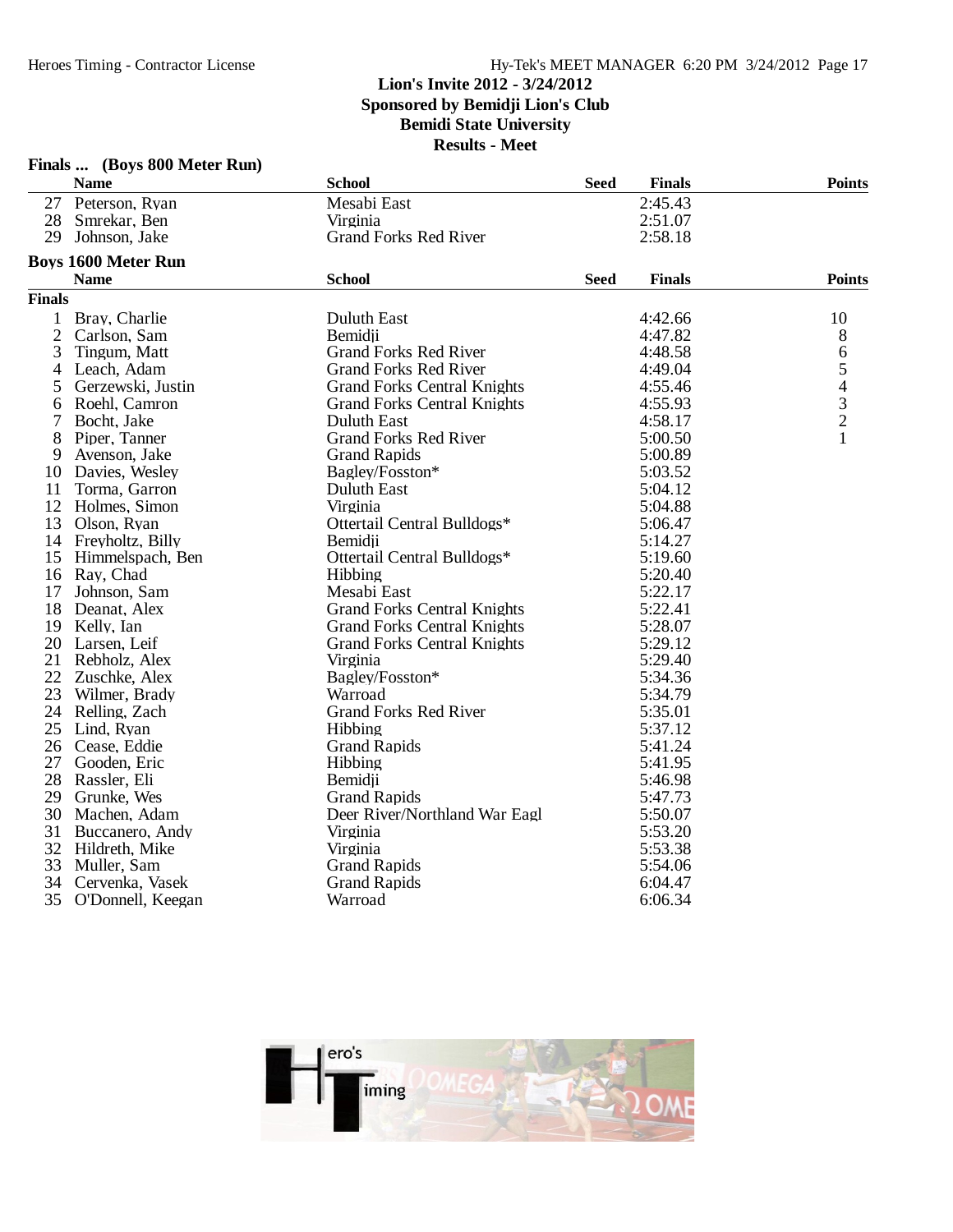#### **Lion's Invite 2012 - 3/24/2012**

**Sponsored by Bemidji Lion's Club**

### **Bemidi State University**

|                | Finals  (Boys 1600 Meter Run) |                                    |             |                |                |  |
|----------------|-------------------------------|------------------------------------|-------------|----------------|----------------|--|
|                | <b>Name</b>                   | <b>School</b>                      | <b>Seed</b> | <b>Finals</b>  | <b>Points</b>  |  |
|                | 36 Bickett, Justin            | Ottertail Central Bulldogs*        |             | 6:15.92        |                |  |
| 37             | Johnson, Jake                 | <b>Grand Forks Red River</b>       |             | 6:17.44        |                |  |
|                | 38 Geise, Nate                | Mesabi East                        |             | 6:18.51        |                |  |
| 39             | Joshi, Vyom                   | Hibbing                            |             | 6:55.53        |                |  |
|                | <b>Boys 3200 Meter Run</b>    |                                    |             |                |                |  |
|                | <b>Name</b>                   | <b>School</b>                      | <b>Seed</b> | <b>Finals</b>  | <b>Points</b>  |  |
| <b>Finals</b>  |                               |                                    |             |                |                |  |
| 1              | Tingum, Matt                  | <b>Grand Forks Red River</b>       |             | 10:22.28       | 10             |  |
| $\overline{2}$ | Cottingham, Colin             | <b>Grand Rapids</b>                |             | 10:38.87       | 8              |  |
| 3              | Collins, Vlod                 | <b>Grand Forks Red River</b>       |             | 10:55.77       |                |  |
| $\overline{4}$ | Himmelspach, Luke             | Ottertail Central Bulldogs*        |             | 11:03.46       |                |  |
| 5              | Johnson, Zach                 | Ottertail Central Bulldogs*        |             | 11:04.94       | 65432          |  |
| 6              | Radtke, Dan                   | Mesabi East                        |             | 11:13.23       |                |  |
| 7              | Knutson, Craig                | <b>Grand Forks Red River</b>       |             | 11:20.35       |                |  |
| 8              | Tapa, Darrell                 | Duluth East                        |             | 11:22.10       | $\mathbf{1}$   |  |
|                | 9 Klatt, Trevor               | <b>Grand Rapids</b>                |             | 11:22.47       |                |  |
|                | 10 Maki, Bennet               | Mesabi East                        |             | 11:26.15       |                |  |
|                | 11 Francois-King, Keenan      | <b>Grand Rapids</b>                |             | 11:31.25       |                |  |
|                | 12 French, Henry              | Duluth East                        |             | 11:38.69       |                |  |
| 13             | Streeter, Ben                 | Hibbing                            |             | 11:39.85       |                |  |
|                | 14 Ackley, Nick               | <b>Grand Forks Central Knights</b> |             | 11:41.40       |                |  |
|                | 15 Burt, John                 | <b>Grand Rapids</b>                |             | 11:42.39       |                |  |
|                | 16 Rebholz, Alex              | Virginia                           |             | 11:42.62       |                |  |
|                | 17 Helgeson, Ted              | <b>Grand Forks Central Knights</b> |             | 11:57.73       |                |  |
|                | 18 Yoki, Kylan                | Hibbing                            |             | 12:06.23       |                |  |
|                | 19 Wilmer, Brady              | Warroad                            |             | 12:48.70       |                |  |
|                | 20 Buccanero, Andy            | Virginia                           |             | 12:50.48       |                |  |
|                | 21 Platt, Tyler               | Hibbing                            |             | 12:57.19       |                |  |
|                | 22 Relling, Zach              | <b>Grand Forks Red River</b>       |             | 13:04.17       |                |  |
| 23             | Kaczor, Noah                  | Deer River/Northland War Eagl      |             | 14:55.16       |                |  |
|                | <b>Boys 60 Meter Hurdles</b>  |                                    |             |                |                |  |
|                | <b>Name</b>                   | <b>School</b>                      | <b>Seed</b> | <b>Prelims</b> | $\mathbf{H}$ # |  |
|                | <b>Preliminaries</b>          |                                    |             |                |                |  |
|                | 1 Evers, Jimmy                | <b>Grand Forks Red River</b>       |             | $8.78$ q       | $\mathbf{1}$   |  |
| $\overline{2}$ | Brooks, Michael               | <b>Grand Forks Central Knights</b> |             | 9.02 $q$       | $\mathbf{1}$   |  |
| 3              | Koerbitz, Nick                | <b>Grand Rapids</b>                |             | 9.46 $q$       | $\,1\,$        |  |
| 3              | Phillips, Tanner              | Bemidii                            |             | 9.46 $q$       |                |  |
| 5              | Gause, Killian                | <b>Grand Forks Central Knights</b> |             | 9.48q          | $\frac{2}{2}$  |  |
| 6              | Gubbels, Nick                 | Bemidji                            |             | 9.49 q         | $\mathbf{1}$   |  |
| 7              | Bothun, Adam                  | <b>Grand Forks Red River</b>       |             | 9.51 $q$       | $\overline{2}$ |  |

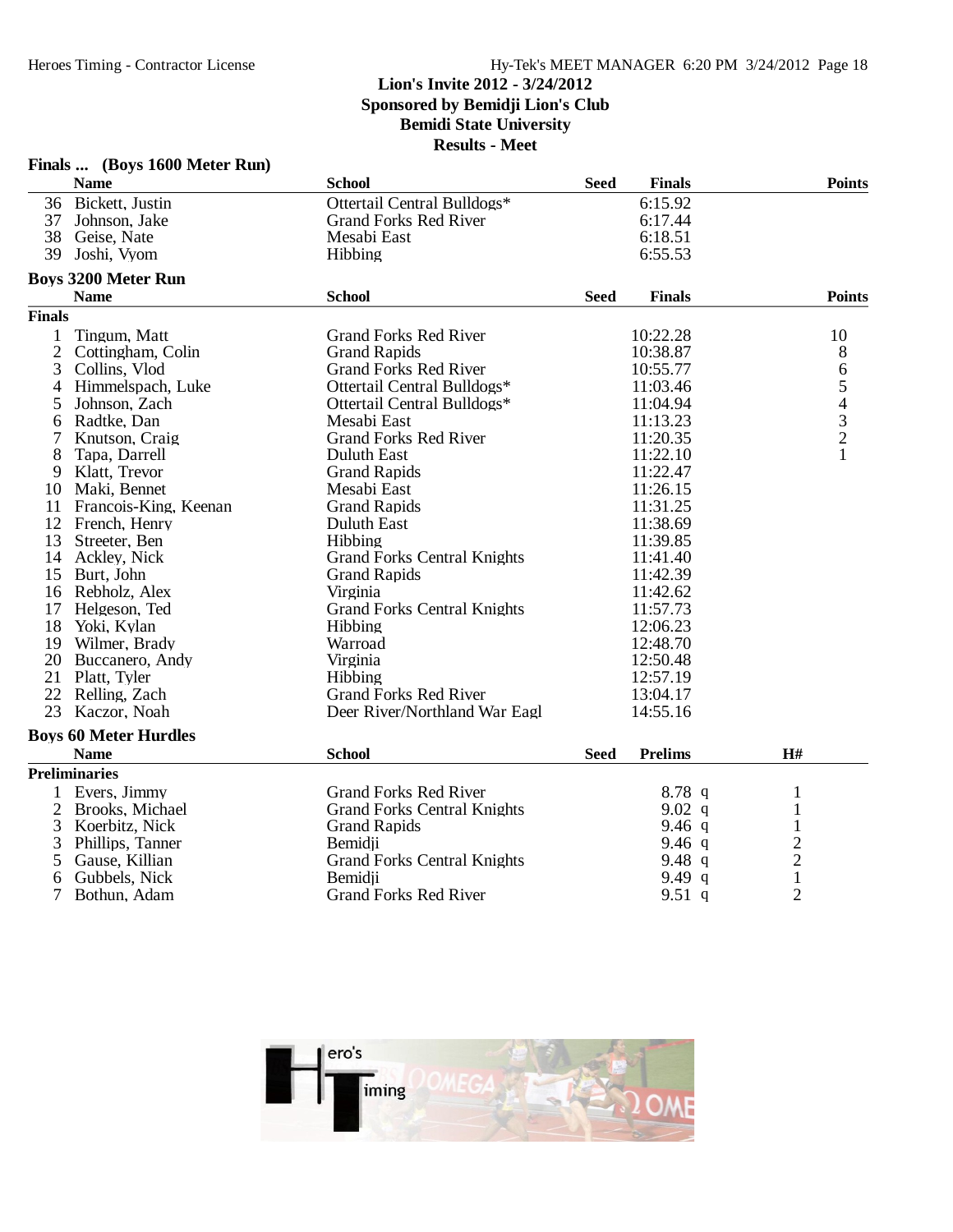### **Lion's Invite 2012 - 3/24/2012**

**Sponsored by Bemidji Lion's Club**

**Bemidi State University**

|  | Preliminaries  (Boys 60 Meter Hurdles) |
|--|----------------------------------------|
|--|----------------------------------------|

|                | <b>Name</b>                        | <b>School</b>                      | <b>Seed</b>    | <b>Prelims</b> | H#                                                      |                          |
|----------------|------------------------------------|------------------------------------|----------------|----------------|---------------------------------------------------------|--------------------------|
| 8              | Montgomery, Austin                 | Ottertail Central Bulldogs*        |                | $10.16$ q      | $\mathbf 1$                                             |                          |
|                | 9 Lewis, Cole                      | <b>Grand Rapids</b>                |                | $10.25$ q      |                                                         |                          |
| 10             | Whiting, Quinn                     | Duluth East                        |                | $10.62$ q      | $\frac{2}{3}$                                           |                          |
| 11             | Meloche, Paul                      | Mesabi East                        |                | $11.01$ q      |                                                         |                          |
|                | 12 Kelly, Josh                     | Duluth East                        |                | 11.31 $q$      |                                                         |                          |
|                | 13 Gregie, Brandon                 | <b>Grand Forks Central Knights</b> |                | $11.43$ q      | $\frac{1}{3}$ $\frac{3}{2}$ $\frac{2}{3}$ $\frac{3}{2}$ |                          |
|                | 14 Fahlstrom, Brady                | Warroad                            |                | 11.78 $q$      |                                                         |                          |
| 15             | Swatlowski, Shane                  | <b>Grand Forks Red River</b>       |                | 11.80 $q$      |                                                         |                          |
|                | 16 Ternes, Cole                    | <b>Grand Forks Red River</b>       |                | 11.90 $q$      |                                                         |                          |
| 17             | Smith, Hunter                      | Duluth East                        |                | 11.95          |                                                         |                          |
|                | 18 Pierce, Josh                    | <b>Grand Forks Red River</b>       |                | 12.79          | 3                                                       |                          |
|                | <b>Boys 60 Meter Hurdles</b>       |                                    |                |                |                                                         |                          |
|                | <b>Name</b>                        | <b>School</b>                      | <b>Prelims</b> | <b>Finals</b>  | H#                                                      | <b>Points</b>            |
| <b>Finals</b>  |                                    |                                    |                |                |                                                         |                          |
| 1              | Evers, Jimmy                       | <b>Grand Forks Red River</b>       | 8.78           | 8.56           | 1                                                       | 10                       |
| $\overline{2}$ | Koerbitz, Nick                     | <b>Grand Rapids</b>                | 9.46           | 9.26           | 1                                                       | 8                        |
| 3              | Gause, Killian                     | <b>Grand Forks Central Knights</b> | 9.48           | 9.37           | $\mathbf{1}$                                            | 6                        |
| 4              | Brooks, Michael                    | <b>Grand Forks Central Knights</b> | 9.02           | 9.56           | $\mathbf{1}$                                            | 5                        |
| 5              | Gubbels, Nick                      | Bemidii                            | 9.49           | 9.56           | 1                                                       | $\overline{\mathcal{A}}$ |
| 6              | Phillips, Tanner                   | Bemidji                            | 9.46           | 9.68           | 1                                                       | 3                        |
| 7              | Lewis, Cole                        | <b>Grand Rapids</b>                | 10.25          | 10.16          | $\overline{c}$                                          | $\overline{2}$           |
| 8              | Montgomery, Austin                 | Ottertail Central Bulldogs*        | 10.16          | 10.37          |                                                         | $\mathbf{1}$             |
| 9              | Meloche, Paul                      | Mesabi East                        | 11.01          | 10.88          |                                                         |                          |
| 10             | Whiting, Quinn                     | Duluth East                        | 10.62          | 11.02          | $\frac{2}{2}$                                           |                          |
| 11             | Kelly, Josh                        | <b>Duluth East</b>                 | 11.31          | 11.16          | $\overline{2}$                                          |                          |
|                | <b>Boys 4x200 Meter Relay</b>      |                                    |                |                |                                                         |                          |
|                | <b>Team</b>                        | Relay                              | <b>Seed</b>    | <b>Finals</b>  | H#                                                      | <b>Points</b>            |
| <b>Finals</b>  |                                    |                                    |                |                |                                                         |                          |
| 1              | <b>Grand Forks Red River</b>       | A                                  |                | 1:38.67        | $\overline{c}$                                          | 10                       |
| $\overline{2}$ | <b>Grand Forks Central Knights</b> | A                                  |                | 1:39.35        |                                                         | 8                        |
| 3              | Bemidji                            | B                                  |                | 1:40.89        | $rac{2}{3}$                                             | 6                        |
| 4              | Duluth East                        | A                                  |                | 1:41.20        | $\overline{2}$                                          | 5                        |
| 5              | Bemidji                            | $\mathcal{C}$                      |                | 1:43.11        | 3                                                       | 4                        |
|                | Ottertail Central Bulldogs*        |                                    |                | 1:43.73        | 1                                                       | 3                        |
| 6<br>7         | <b>Grand Forks Red River</b>       | A<br>B                             |                | 1:45.61        | 3                                                       | $\overline{c}$           |
|                |                                    |                                    |                | 1:45.94        |                                                         | $\mathbf{1}$             |
| 8              | Warroad                            | A                                  |                |                | 1                                                       |                          |
| 9              | Bemidji                            | A                                  |                | 1:46.01        | $\mathbf{1}$                                            |                          |
| 10             | Ottertail Central Bulldogs*        | B                                  |                | 1:46.09        | $\frac{3}{2}$                                           |                          |
| 11             | Mesabi East                        | A                                  |                | 1:46.20        |                                                         |                          |
|                | 12 Hibbing                         | A                                  |                | 1:47.18        | $\mathbf{1}$                                            |                          |

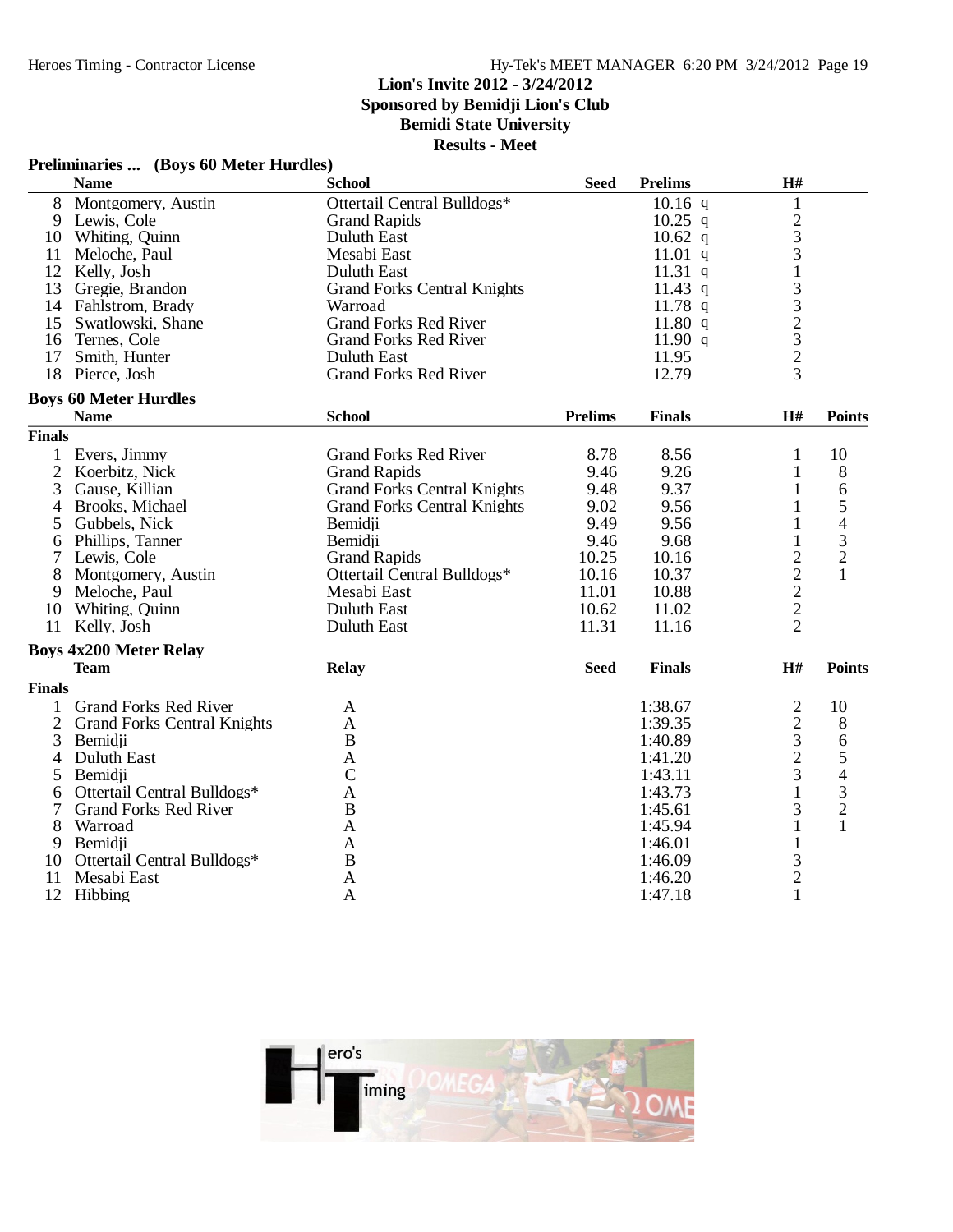### Hy-Tek's MEET MANAGER 6:20 PM 3/24/2012 Page 20

# **Lion's Invite 2012 - 3/24/2012**

**Sponsored by Bemidji Lion's Club**

**Bemidi State University**

|                | Finals  (Boys 4x200 Meter Relay)   |                  |             |               |                                                 |               |
|----------------|------------------------------------|------------------|-------------|---------------|-------------------------------------------------|---------------|
|                | <b>Team</b>                        | <b>Relay</b>     | <b>Seed</b> | <b>Finals</b> | H#                                              | <b>Points</b> |
|                | 13 Bagley/Fosston*                 | A                |             | 1:48.77       | 1                                               |               |
|                | 14 Virginia                        | A                |             | 1:53.49       | $\mathbf{1}$                                    |               |
|                | 15 Warroad                         | $\mathcal{C}$    |             | 1:54.05       | $\frac{3}{2}$                                   |               |
|                | 16 Warroad                         | B                |             | 1:55.50       |                                                 |               |
|                | 17 Grand Rapids                    | A                |             | 1:58.55       | $\overline{2}$                                  |               |
|                | 18 Hibbing                         | B                |             | 2:00.73       | 3                                               |               |
|                | <b>Boys 4x400 Meter Relay</b>      |                  |             |               |                                                 |               |
|                | <b>Team</b>                        | <b>Relay</b>     | <b>Seed</b> | <b>Finals</b> | H#                                              | <b>Points</b> |
| <b>Finals</b>  |                                    |                  |             |               |                                                 |               |
| 1              | <b>Grand Forks Central Knights</b> | A                |             | 3:44.07       | 1                                               | 10            |
| $\overline{2}$ | Duluth East                        | A                |             | 3:45.70       | $\overline{2}$                                  | 8             |
| 3              | Bemidji                            | A                |             | 3:46.91       | $\mathbf{1}$                                    | $\sqrt{6}$    |
| 4              | Ottertail Central Bulldogs*        | A                |             | 3:49.27       | $\overline{2}$                                  | $\frac{5}{4}$ |
| 5              | <b>Grand Rapids</b>                | A                |             | 3:49.65       | $\mathbf{1}$                                    |               |
| 6              | <b>Grand Forks Central Knights</b> | $\bf{B}$         |             | 3:54.81       | $\overline{2}$                                  | $\frac{3}{2}$ |
| 7              | <b>Grand Forks Red River</b>       | A                |             | 3:55.23       | 1                                               |               |
| 8              | Hibbing                            | Α                |             | 4:02.21       | 1                                               | $\mathbf{1}$  |
| 9              | Warroad                            | A                |             | 4:04.24       | $\mathbf{1}$                                    |               |
|                | 10 Grand Forks Central Knights     | $\mathsf C$      |             | 4:05.14       |                                                 |               |
|                | 11 Ottertail Central Bulldogs*     | $\boldsymbol{B}$ |             | 4:08.16       | $\begin{array}{c} 3 \\ 3 \\ 2 \\ 3 \end{array}$ |               |
|                | 12 Grand Forks Red River           | B                |             | 4:09.40       |                                                 |               |
|                | 13 Bemidji                         | B                |             | 4:11.65       |                                                 |               |
| 14             | Mesabi East                        | A                |             | 4:15.40       | $\overline{c}$                                  |               |
| 15             | <b>Grand Rapids</b>                | $\mathbf B$      |             | 4:16.70       | $\overline{3}$                                  |               |
|                | <b>Boys 4x800 Meter Relay</b>      |                  |             |               |                                                 |               |
|                | <b>Team</b>                        | <b>Relay</b>     | <b>Seed</b> | <b>Finals</b> |                                                 | <b>Points</b> |
| <b>Finals</b>  |                                    |                  |             |               |                                                 |               |
| $\mathbf{1}$   | Ottertail Central Bulldogs*        | A                |             | 8:50.18       |                                                 | 10            |
| 2              | <b>Grand Forks Red River</b>       | A                |             | 8:52.56       |                                                 | 8             |
| 3              | Hibbing                            | A                |             | 8:52.92       |                                                 |               |
| 4              | Mesabi East                        | A                |             | 8:55.53       |                                                 | 65432         |
| 5              | <b>Grand Forks Central Knights</b> | A                |             | 9:01.12       |                                                 |               |
| 6              | Bemidji                            | A                |             | 9:03.82       |                                                 |               |
| $\tau$         | Virginia                           | A                |             | 9:10.46       |                                                 |               |
| 8              | <b>Grand Rapids</b>                | Α                |             | 9:13.39       |                                                 | $\mathbf{1}$  |
| 9              | Ottertail Central Bulldogs*        | B                |             | 9:14.79       |                                                 |               |
|                | 10 Grand Forks Central Knights     | B                |             | 9:16.14       |                                                 |               |
|                | 11 Hibbing                         | B                |             | 9:17.64       |                                                 |               |
| 12             | Duluth East                        | A                |             | 9:20.83       |                                                 |               |
| 13             | Bemidji                            | B                |             | 9:45.66       |                                                 |               |

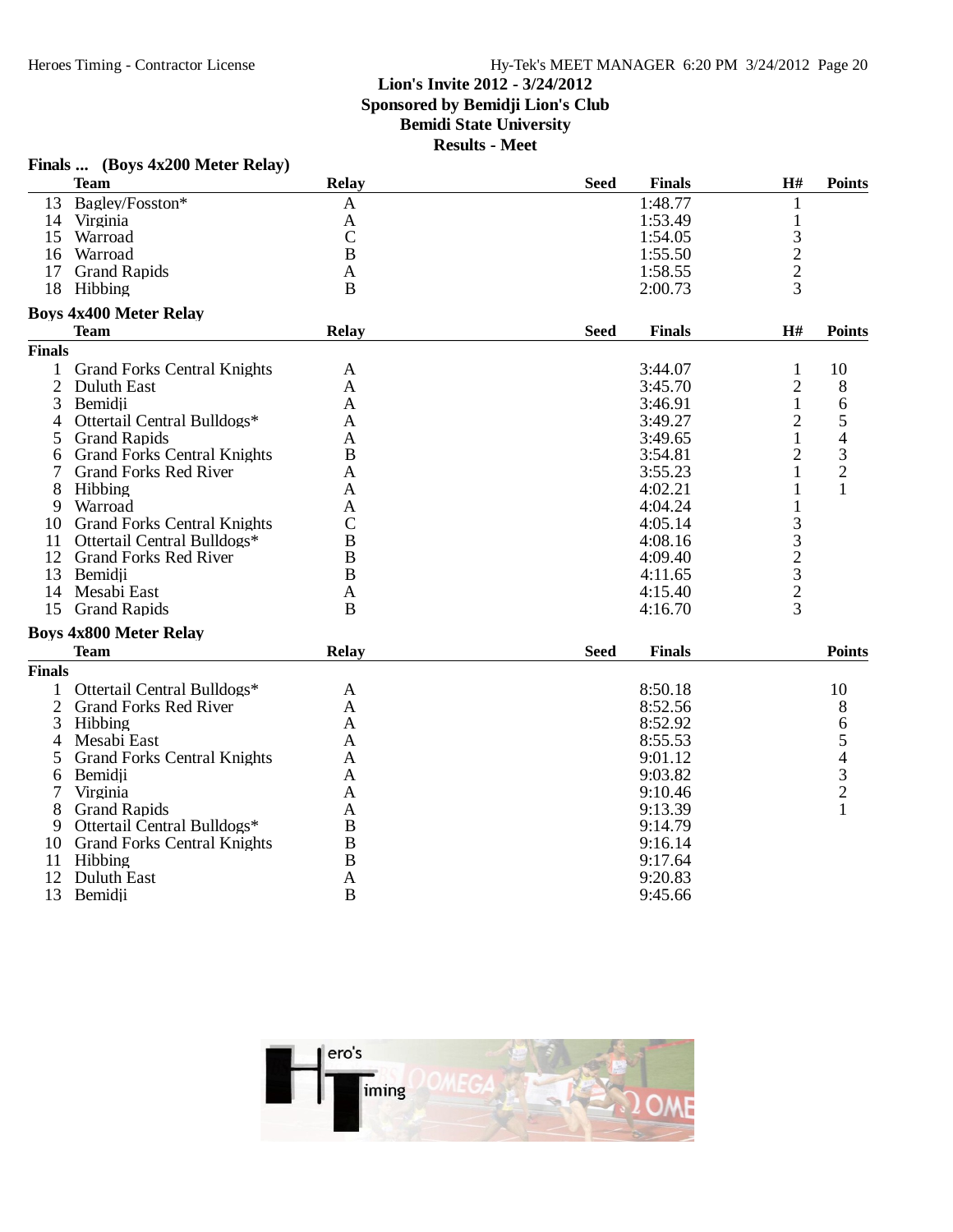### **Lion's Invite 2012 - 3/24/2012 Sponsored by Bemidji Lion's Club Bemidi State University Results - Meet**

|                | Finals  (Boys 4x800 Meter Relay) |                                    |             |               |                                                 |
|----------------|----------------------------------|------------------------------------|-------------|---------------|-------------------------------------------------|
|                | Team                             | Relay                              | <b>Seed</b> | <b>Finals</b> | <b>Points</b>                                   |
|                | 14 Grand Rapids                  | $\bf{B}$                           |             | 9:53.30       |                                                 |
|                | 15 Warroad                       | $\mathbf{A}$                       |             | 10:02.30      |                                                 |
|                | <b>Boys High Jump</b>            |                                    |             |               |                                                 |
|                | <b>Name</b>                      | <b>School</b>                      | Seed        | <b>Finals</b> | <b>Points</b>                                   |
| <b>Finals</b>  |                                  |                                    |             |               |                                                 |
| 1              | Drotts, Kevin                    | Deer River/Northland War Eagl      |             | 5-10.00       | 10                                              |
| $\overline{2}$ | Ukkelberg, Alex                  | Ottertail Central Bulldogs*        |             | 5-06.00       | 8                                               |
| 3              | McCray, Chance                   | Bemidji                            |             | 5-04.00       | 6                                               |
| 4              | Phillips, Tanner                 | Bemidji                            |             | J5-04.00      |                                                 |
| 5              | Pearce, Ben                      | Warroad                            |             | J5-04.00      | $\begin{array}{c} 5 \\ 4 \\ 3 \\ 2 \end{array}$ |
| 6              | Ukkelberg, Tony                  | Ottertail Central Bulldogs*        |             | 5-02.00       |                                                 |
| 7              | Pierce, Shawn                    | <b>Duluth East</b>                 |             | $J5-02.00$    |                                                 |
| 8              | Anderson, AJ                     | Bemidji                            |             | $J5-02.00$    | 1                                               |
| 9              | Dickinson, Clayton               | Bemidji                            |             | 4-10.00       |                                                 |
|                | Worlobah, James                  | <b>Duluth East</b>                 |             | <b>NH</b>     |                                                 |
| $---$          | Kelly, Josh                      | <b>Duluth East</b>                 |             | <b>NH</b>     |                                                 |
| ---            | Nelson, Lucas                    | <b>Grand Forks Central Knights</b> |             | <b>NH</b>     |                                                 |
| $---$          | Mussman, Jake                    | <b>Grand Forks Central Knights</b> |             | <b>NH</b>     |                                                 |
|                | <b>Boys Pole Vault</b>           |                                    |             |               |                                                 |
|                | <b>Name</b>                      | <b>School</b>                      | <b>Seed</b> | <b>Finals</b> | <b>Points</b>                                   |
| <b>Finals</b>  |                                  |                                    |             |               |                                                 |
| 1              | Torrey, Alex                     | <b>Grand Forks Central Knights</b> |             | 13-06.00      | 10                                              |
| 2              | Drotts, Kevin                    | Deer River/Northland War Eagl      |             | 13-00.00      | 8                                               |
| 3              | Brownlee, Carver                 | Hibbing                            |             | 11-06.00      |                                                 |
| 4              | Pearce, Ben                      | Warroad                            |             | J11-06.00     | 6<br>5<br>4                                     |
| 5              | Nelson, Lucas                    | <b>Grand Forks Central Knights</b> |             | 10-00.00      |                                                 |
| 6              | Chute, Justin                    | <b>Grand Forks Central Knights</b> |             | $9 - 00.00$   | $\overline{3}$                                  |
| 7              | Fahlstrom, Brady                 | Warroad                            |             | J9-00.00      | 1.50                                            |
| 7              | Kringstad, Cole                  | <b>Grand Forks Red River</b>       |             | J9-00.00      | 1.50                                            |
| 9              | Lind, Brock                      | Hibbing                            |             | J9-00.00      |                                                 |
|                | 10 Riipinen, Jay                 | Hibbing                            |             | 8-00.00       |                                                 |
|                | 10 Erickson, Cory                | <b>Duluth East</b>                 |             | 8-00.00       |                                                 |
| 10             | Kemp, Colin                      | Hibbing                            |             | 8-00.00       |                                                 |
| 10             | Torrey, Andrew                   | <b>Grand Forks Central Knights</b> |             | 8-00.00       |                                                 |
| 10             | Roehl, Camron                    | <b>Grand Forks Central Knights</b> |             | 8-00.00       |                                                 |
| 15             | Kimball, Andy                    | Duluth East                        |             | 7-00.00       |                                                 |
|                | Flaten, James                    | Hibbing                            |             | <b>NH</b>     |                                                 |
|                | Sampson, Eric                    | <b>Duluth East</b>                 |             | <b>NH</b>     |                                                 |
|                | Steffes, Andrew                  | Bemidji                            |             | <b>NH</b>     |                                                 |
| $---$          | Ortloff, Eric                    | Deer River/Northland War Eagl      |             | <b>NH</b>     |                                                 |

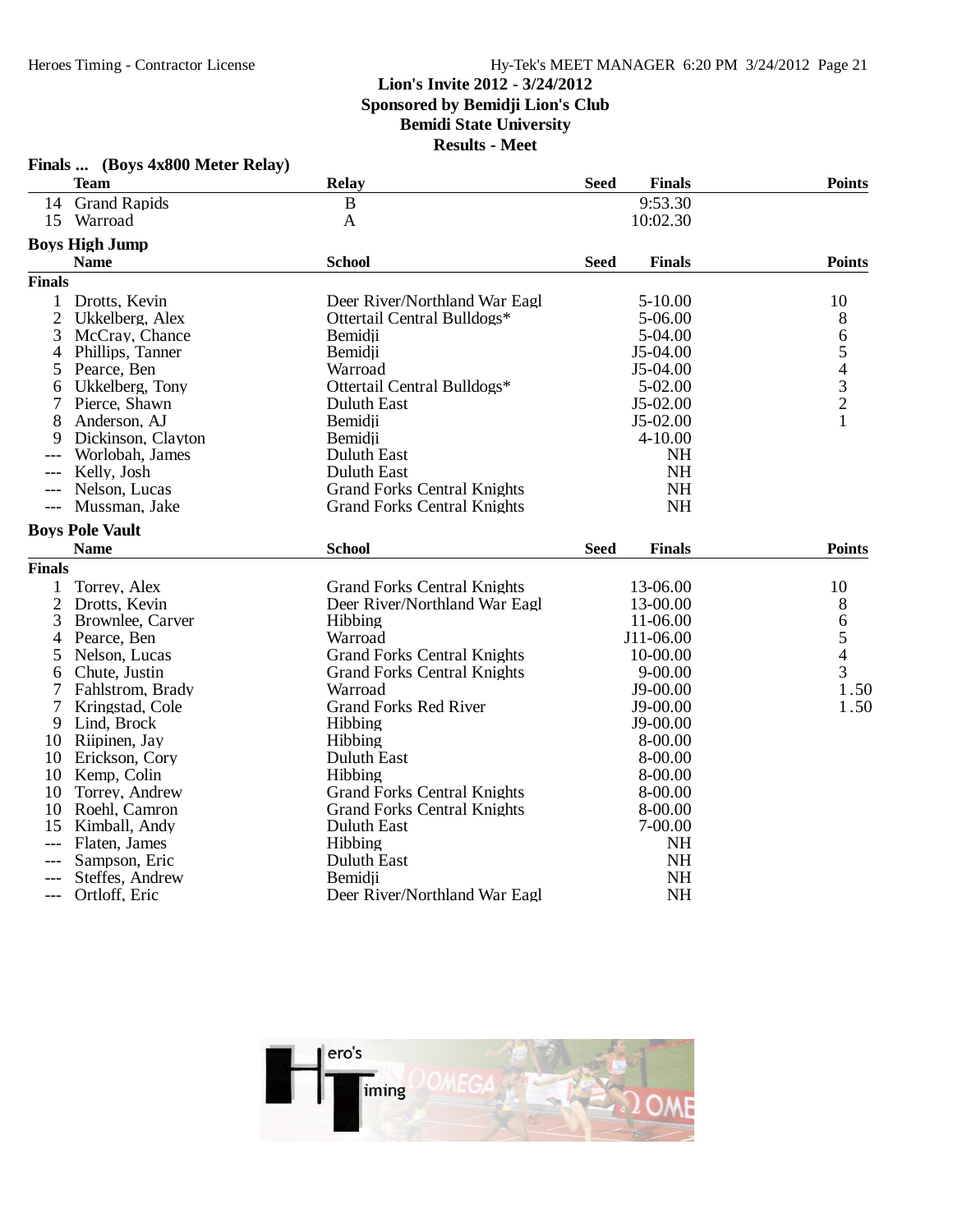**Finals ... (Boys Pole Vault)**

### Heroes Timing - Contractor License Hy-Tek's MEET MANAGER 6:20 PM 3/24/2012 Page 22

### **Lion's Invite 2012 - 3/24/2012**

**Sponsored by Bemidji Lion's Club**

**Bemidi State University**

|               | <b>Name</b>           | <b>School</b>                      | <b>Seed</b> | <b>Finals</b> | <b>Points</b>                              |
|---------------|-----------------------|------------------------------------|-------------|---------------|--------------------------------------------|
| ---           | Hacker, Ed            | Hibbing                            |             | <b>NH</b>     |                                            |
|               | <b>Boys Long Jump</b> |                                    |             |               |                                            |
|               | <b>Name</b>           | <b>School</b>                      | <b>Seed</b> | <b>Finals</b> | <b>Points</b>                              |
| <b>Finals</b> |                       |                                    |             |               |                                            |
| 1             | Marek, Dayton         | <b>Grand Forks Red River</b>       |             | 20-03.00      | 10                                         |
| 2             | Burkholder, Calvin    | <b>Grand Forks Red River</b>       |             | 20-00.50      | 8                                          |
| 3             | Adams, Carrington     | <b>Grand Forks Central Knights</b> |             | 19-10.50      | 6                                          |
| 4             | Dennison, Jeff        | <b>Grand Forks Red River</b>       |             | 18-08.50      | 5                                          |
| 5             | VanErp, Petric        | Ottertail Central Bulldogs*        |             | 18-03.50      |                                            |
| 6             | Montgomery, Austin    | Ottertail Central Bulldogs*        |             | 17-07.00      | $\begin{array}{c} 4 \\ 3 \\ 2 \end{array}$ |
| 7             | Drotts, Kevin         | Deer River/Northland War Eagl      |             | 17-06.50      |                                            |
| 8             | Schmidt, Brady        | Bemidji                            |             | 17-02.50      | $\mathbf{1}$                               |
| 9             | Wiberg, Austin        | <b>Grand Rapids</b>                |             | 17-02.00      |                                            |
| 10            | Mussman, Jake         | <b>Grand Forks Central Knights</b> |             | 17-01.00      |                                            |
| 11            | Annette, Will         | Bemidji                            |             | 16-11.50      |                                            |
| 12            | Gast, Lucas           | Bemidji                            |             | 16-10.00      |                                            |
| 13            | Saxon, Austin         | Deer River/Northland War Eagl      |             | 16-09.50      |                                            |
| 14            | Moore, Isaiah         | Bemidji                            |             | 16-07.50      |                                            |
| 15            | Wood, Ben             | <b>Grand Forks Central Knights</b> |             | 16-01.00      |                                            |
| 16            | Schussman, Alex       | Bemidji                            |             | 15-09.00      |                                            |
| 17            | Wall, Seth            | Bemidji                            |             | 15-08.50      |                                            |
| 18            | Vesel, Mitch          | Hibbing                            |             | 15-07.00      |                                            |
| 19            | Belich, Travis        | <b>Grand Rapids</b>                |             | 15-06.00      |                                            |
| 20            | Kalb, Evan            | Mesabi East                        |             | 15-05.50      |                                            |
| 21            | Larson, Tyler         | <b>Duluth East</b>                 |             | 15-04.00      |                                            |
| 22            | Cage, Walker          | Bagley/Fosston*                    |             | 15-01.00      |                                            |
| 23            | Thomas, Bobby         | Mesabi East                        |             | 15-00.00      |                                            |
| 23            | Harris, Joe           | <b>Grand Rapids</b>                |             | 15-00.00      |                                            |
| 25            | Mohar, Matt           | Virginia                           |             | 14-10.00      |                                            |
| 26            | Schulke, Christian    | Bemidji                            |             | 14-05.00      |                                            |
| 27            | Eklie, Ryder          | Warroad                            |             | 14-04.00      |                                            |
| 28            | Perkins, Jordan       | Deer River/Northland War Eagl      |             | 14-01.50      |                                            |
| 29            | Sauer, Zach           | Bemidii                            |             | 14-01.00      |                                            |
| 30            | Belich, Torey         | <b>Grand Rapids</b>                |             | 14-00.50      |                                            |
| 31            | Nelson, Lucas         | <b>Grand Forks Central Knights</b> |             | 13-11.00      |                                            |
| 32            | Smith, Hunter         | <b>Duluth East</b>                 |             | 13-06.50      |                                            |
| 33            | Paradis, Anthony      | Warroad                            |             | 12-10.50      |                                            |
| 34            | Joshi, Vyom           | Hibbing                            |             | 12-08.50      |                                            |
| 35            | Smrekar, Ben          | Virginia                           |             | 9-11.00       |                                            |
| 35            | Goerdt, Patrick       | Hibbing                            |             | 9-11.00       |                                            |

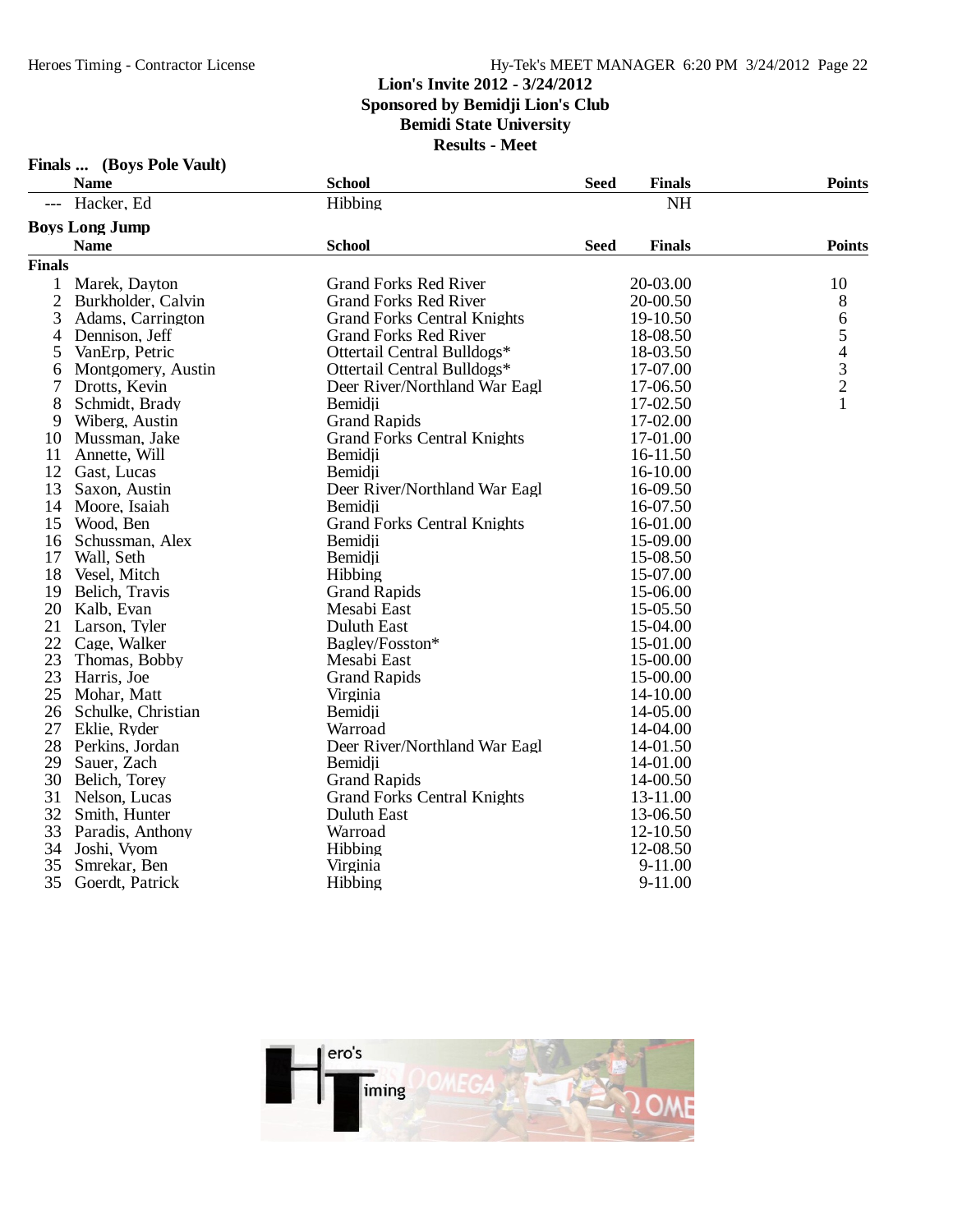### **Lion's Invite 2012 - 3/24/2012 Sponsored by Bemidji Lion's Club Bemidi State University Results - Meet**

### **Boys Triple Jump**

|                | <b>Name</b>          | <b>School</b>                      | <b>Seed</b> | <b>Finals</b> | <b>Points</b>                                   |
|----------------|----------------------|------------------------------------|-------------|---------------|-------------------------------------------------|
| <b>Finals</b>  |                      |                                    |             |               |                                                 |
| $\mathbf{1}$   | Shafer, Paul         | <b>Grand Forks Central Knights</b> | 41-01.00    | 10            |                                                 |
| $\overline{2}$ | VanErp, Petric       | Ottertail Central Bulldogs*        | 40-01.50    |               | 8                                               |
| 3              | Ukkelberg, Alex      | Ottertail Central Bulldogs*        | 39-00.00    |               | 6                                               |
| 4              | Marek, Dayton        | <b>Grand Forks Red River</b>       |             | 38-02.00      | 5                                               |
| 5              | Ukkelberg, Tony      | Ottertail Central Bulldogs*        |             | 37-11.50      |                                                 |
| 6              | Saxon, Austin        | Deer River/Northland War Eagl      |             | 36-08.00      |                                                 |
| 7              | Mussman, Jake        | <b>Grand Forks Central Knights</b> |             | 36-07.00      | $\begin{array}{c} 4 \\ 3 \\ 2 \\ 1 \end{array}$ |
| 8              | Loisel, Adam         | Bemidji                            |             | 35-10.50      |                                                 |
| 9              | Anderson, AJ         | Bemidji                            |             | 35-04.00      |                                                 |
| 10             | Pearce, Ben          | Warroad                            |             | 35-02.50      |                                                 |
| 11             | Vesel, Mitch         | Hibbing                            |             | 30-07.00      |                                                 |
| 12             | Buffinghon, Patrick  | Duluth East                        |             | 29-00.00      |                                                 |
| $---$          | Landgren, Thomas     | Duluth East                        |             | <b>ND</b>     |                                                 |
| $---$          | Nelson, Gunnar       | Bemidji                            |             | <b>ND</b>     |                                                 |
| $---$          | Meloche, Paul        | Mesabi East                        |             | <b>ND</b>     |                                                 |
| $---$          | Joshi, Vyom          | Hibbing                            |             | <b>ND</b>     |                                                 |
|                | <b>Boys Shot Put</b> |                                    |             |               |                                                 |
|                | <b>Name</b>          | <b>School</b>                      | <b>Seed</b> | <b>Finals</b> | <b>Points</b>                                   |
| <b>Finals</b>  |                      |                                    |             |               |                                                 |
| 1              | Stroh, Steffan       | Ottertail Central Bulldogs*        |             | 50-01.00      | 10                                              |
| $\overline{2}$ | Simpson, Jeff        | <b>Grand Forks Central Knights</b> |             | 48-09.50      | 8                                               |
| 3              | Geiselman, Joe       | Virginia                           |             | 46-07.50      | 6                                               |
| 4              | Bjerk, Bryan         | <b>Grand Forks Red River</b>       |             | 45-10.00      | 5                                               |
| 5              | Zahradka, Brandon    | <b>Grand Forks Central Knights</b> |             | 44-08.00      |                                                 |
| 6              | Lengeling, Chris     | <b>Grand Rapids</b>                |             | 42-01.50      | $\begin{array}{c} 4 \\ 3 \\ 2 \\ 1 \end{array}$ |
| 7              | Page, Lane           | <b>Grand Forks Red River</b>       |             | 41-11.00      |                                                 |
| 8              | Winkler, Zach        | <b>Grand Forks Red River</b>       |             | 41-08.50      |                                                 |
| 9              | Laznicka, Robert     | Warroad                            |             | 41-03.00      |                                                 |
| 10             | Thomsen, Brady       | <b>Grand Rapids</b>                |             | 39-04.00      |                                                 |
| 11             | Roy, Gaeton          | Bemidji                            |             | 39-03.50      |                                                 |
| 12             | Bothun, Ryan         | <b>Grand Forks Red River</b>       |             | 39-00.00      |                                                 |
| 13             | Romsaas, Ben         | Virginia                           |             | 38-08.00      |                                                 |
| 14             | Philbrick, Owen      | Hibbing                            |             | 37-09.50      |                                                 |
| 15             | Lautt, Chris         | <b>Grand Forks Central Knights</b> |             | 37-04.00      |                                                 |
| 16             | Johnson, Alex        | Bemidii                            |             | 36-06.50      |                                                 |
| 17             | Olson, Jake          | <b>Grand Forks Red River</b>       |             | 35-01.50      |                                                 |
| 18             | Maloney, Tucker      | Virginia                           |             | 34-09.50      |                                                 |
| 19             | Breeze, Matt         | Bemidji                            |             | 33-10.00      |                                                 |
| 20             | Strukel, Austin      | Virginia                           |             | 33-06.00      |                                                 |
|                |                      |                                    |             |               |                                                 |

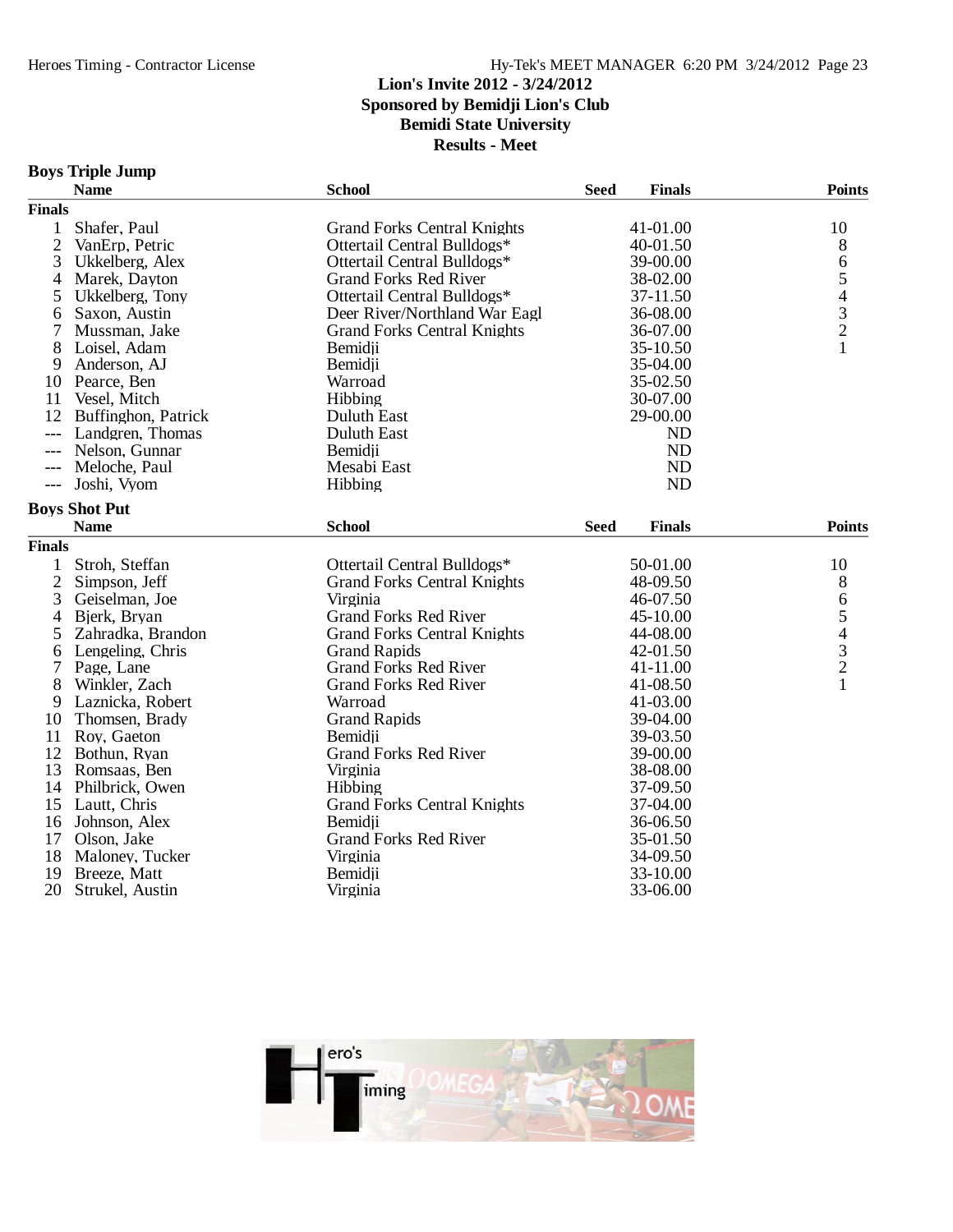#### **Lion's Invite 2012 - 3/24/2012 Sponsored by Bemidji Lion's Club Bemidi State University Results - Meet**

**Finals ... (Boys Shot Put)**

|                     | <b>Name</b>              | <b>School</b>                      | <b>Seed</b> | <b>Finals</b> | <b>Points</b> |  |
|---------------------|--------------------------|------------------------------------|-------------|---------------|---------------|--|
| 21                  | Chaffee, Justice         | Virginia                           |             | 33-04.00      |               |  |
| 22                  | Hafner, Justin           | <b>Grand Forks Red River</b>       | 33-02.00    |               |               |  |
| 23                  | Shultz, Levi             | Mesabi East<br>32-09.00            |             |               |               |  |
| 24                  | Tandeski, Marquelle      | <b>Grand Forks Red River</b>       |             | 32-08.50      |               |  |
| 24                  | Deer, Billy              | Bemidii                            |             | 32-08.50      |               |  |
| 26                  | Hogan, Carson            | Bemidji                            |             | 32-08.00      |               |  |
| 27                  | Green, Michael           | Mesabi East                        |             | 32-04.00      |               |  |
| 28                  | Lansing, Brian           | <b>Duluth East</b>                 |             | 31-11.00      |               |  |
| 29                  | Flaherty, Gabe           | Bemidji                            |             | 31-07.50      |               |  |
| 29                  | Zettler, Mikkel          | <b>Grand Forks Central Knights</b> |             | 31-07.50      |               |  |
| 31                  | Maxwell, Joel            | Warroad                            |             | 31-01.00      |               |  |
| 32                  | Moorhead, Sidney         | Warroad                            |             | 30-11.00      |               |  |
| 33                  | Mitlyng, Thomas          | Deer River/Northland War Eagl      |             | 30-06.00      |               |  |
| 33                  | Yernatich, Joe           | Duluth East                        |             | 30-06.00      |               |  |
| 35                  | Weber, Jaban             | <b>Hibbing</b>                     |             | 30-05.50      |               |  |
| 36                  | Sampson, Alec            | <b>Grand Forks Red River</b>       |             | 30-02.00      |               |  |
| 37                  | Weidenborner, Hunter     | Bemidii                            |             | 29-06.50      |               |  |
| 38                  | Wandersee, Cole          | Warroad                            |             | 28-11.00      |               |  |
| 38                  | Kettlehut, Colton        | <b>Duluth East</b>                 |             | 28-11.00      |               |  |
| 40                  | Martinetto, Jace         | <b>Grand Rapids</b>                |             | 28-10.00      |               |  |
|                     | 41 Krueger, Ben          | Warroad                            |             | 28-09.50      |               |  |
|                     | 42 Kucera, Andy          | Bemidji                            |             | 28-07.00      |               |  |
| 43                  | Landin, Erick            | Warroad                            |             | 28-01.00      |               |  |
| 44                  | Gerszewski, Joe          | <b>Grand Forks Central Knights</b> |             | 28-00.50      |               |  |
|                     | 45 Krotzer, Joe          | Bemidji                            |             | 27-10.00      |               |  |
| 46                  | Mehrkens, Matthew        | Virginia                           |             | 27-06.00      |               |  |
| 47                  | Hulsebus, Aaron          | Bemidji                            |             | 27-00.00      |               |  |
| 48                  | Mann, Justin             | <b>Grand Forks Red River</b>       |             | 26-03.00      |               |  |
| 49                  | Danielski, Brandon       | Ottertail Central Bulldogs*        |             | 26-01.50      |               |  |
|                     | 50 Hendricks, Luke       | Bemidji                            |             | 25-11.00      |               |  |
| 51                  | Whelan, Cain             | Bemidji                            |             | 25-09.00      |               |  |
| 52                  | Myrum, Blake             | Hibbing                            |             | 25-07.00      |               |  |
|                     | 53 Kluthe, Matt          | <b>Grand Rapids</b>                |             | 25-06.00      |               |  |
| 54                  | Blee, Wolfgang           | Mesabi East                        |             | 25-01.00      |               |  |
| $---$               | Dehardt, Brody           | Deer River/Northland War Eagl      |             | ND            |               |  |
| $---$               | Zuschke, Alex            | Bagley/Fosston*                    |             | ND            |               |  |
| $\qquad \qquad - -$ | Adams, Terrance          | <b>Grand Forks Central Knights</b> |             | ND            |               |  |
|                     | <b>Boys Discus Throw</b> |                                    |             |               |               |  |
|                     | <b>Name</b>              | <b>School</b>                      | <b>Seed</b> | <b>Finals</b> | <b>Points</b> |  |
| <b>Finals</b>       |                          |                                    |             |               |               |  |
| 1                   | Bjerk, Bryan             | <b>Grand Forks Red River</b>       |             | 145-09        | 10            |  |

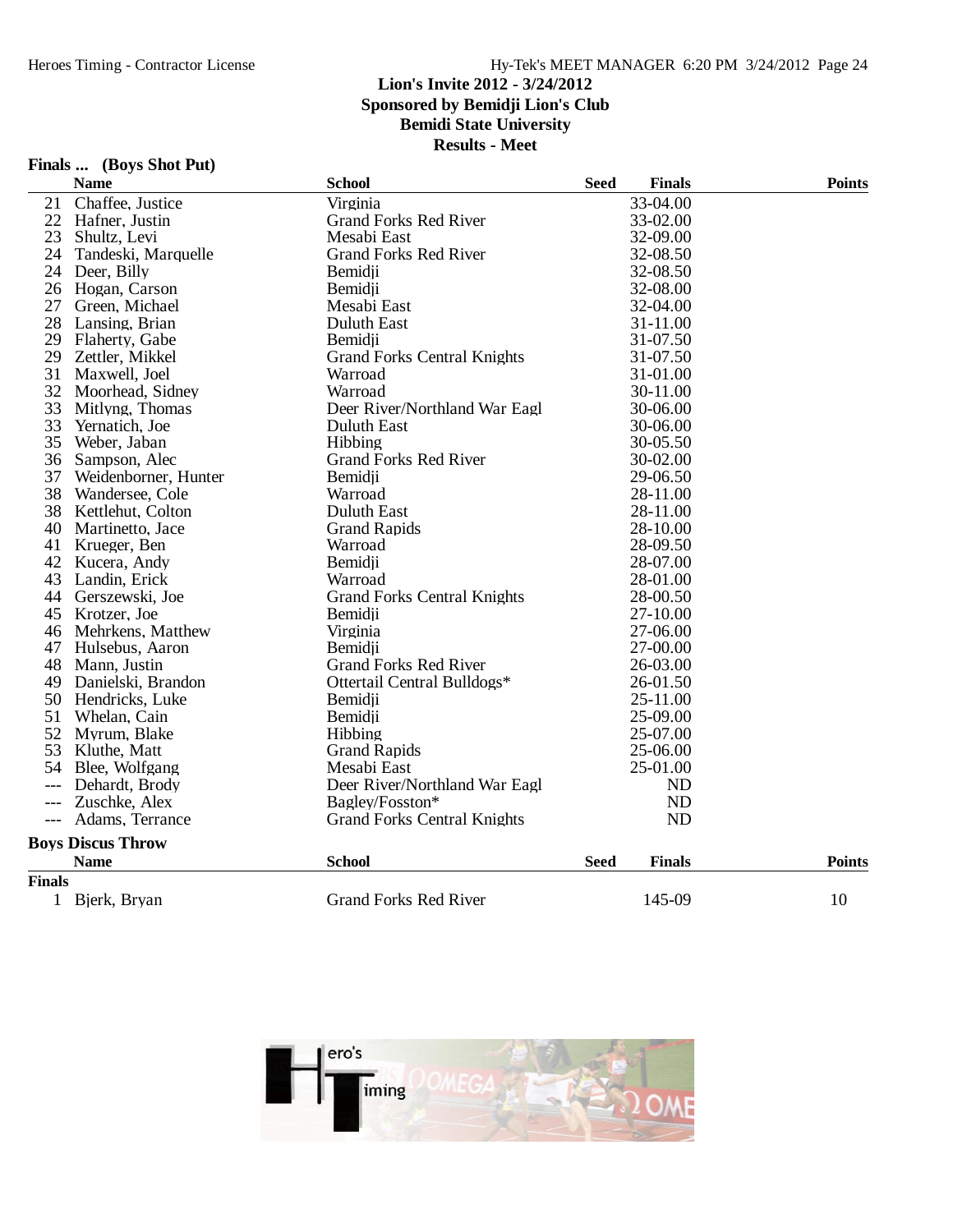|                | Finals  (Boys Discus Throw) |                                    |                              |               |
|----------------|-----------------------------|------------------------------------|------------------------------|---------------|
|                | <b>Name</b>                 | <b>School</b>                      | <b>Seed</b><br><b>Finals</b> | <b>Points</b> |
| $\overline{c}$ | Zahradka, Brandon           | <b>Grand Forks Central Knights</b> | 131-09                       | $\, 8$        |
| 3              | Ukkelberg, Alex             | Ottertail Central Bulldogs*        | 128-04                       | $\sqrt{6}$    |
| 4              | Stroh, Steffan              | Ottertail Central Bulldogs*        | 124-01                       | $\sqrt{5}$    |
| 5              | Winkler, Zach               | <b>Grand Forks Red River</b>       | 117-10.50                    | 4             |
| 6              | Laznicka, Robert            | Warroad                            | 116-07.50                    | $\frac{3}{2}$ |
| 7              | Olson, Jake                 | <b>Grand Forks Red River</b>       | 116-05                       |               |
| 8              | Zettler, Mikkel             | <b>Grand Forks Central Knights</b> | 114-07                       | 1             |
| 9              | Page, Lane                  | <b>Grand Forks Red River</b>       | 109-02                       |               |
|                | 10 Hoplin, John             | <b>Grand Forks Red River</b>       | $107 - 11$                   |               |
| 11             | Simpson, Jeff               | <b>Grand Forks Central Knights</b> | 106-00                       |               |
|                | 12 Hafner, Justin           | <b>Grand Forks Red River</b>       | 101-09.50                    |               |
|                | 13 Roy, Gaeton              | Bemidji                            | 97-00                        |               |
|                | 14 Johnson, Branden         | Hibbing                            | 96-01                        |               |
|                | 15 Maloney, Tucker          | Virginia                           | 95-01                        |               |
|                | 16 Geiselman, Joe           | Virginia                           | 94-06                        |               |
|                | 17 Philbrick, Owen          | Hibbing                            | 94-04                        |               |
| 18             | Strukel, Austin             | Virginia                           | 92-01                        |               |
|                | 19 Wandersee, Cole          | Warroad                            | 91-02                        |               |
|                | 20 Adams, Terrance          | <b>Grand Forks Central Knights</b> | 90-07                        |               |
|                | 20 Hodnefield, Lucas        | <b>Grand Forks Red River</b>       | 90-07                        |               |
|                | 22 Romsaas, Ben             | Virginia                           | 89-00                        |               |
| 23             | Lautt, Chris                | <b>Grand Forks Central Knights</b> | 86-09.50                     |               |
|                | 24 Weber, Jaban             | Hibbing                            | 84-04                        |               |
| 25             | Sampson, Alec               | <b>Grand Forks Red River</b>       | 82-04                        |               |
|                | 26 Mitlyng, Thomas          | Deer River/Northland War Eagl      | 81-07                        |               |
|                | 27 Krotzer, Joe             | Bemidji                            | 81-02                        |               |
|                | 28 Mehrkens, Matthew        | Virginia                           | 79-01                        |               |
| 29             | Chaffee, Justice            | Virginia                           | $77-06$                      |               |
| 30             | Green, Michael              | Mesabi East                        | 76-10.50                     |               |
|                | 31 Gerszewski, Joe          | <b>Grand Forks Central Knights</b> | 76-07                        |               |
|                | 32 Sinnott, Josh            | Hibbing                            | 76-02                        |               |
| 33             | Dehardt, Brody              | Deer River/Northland War Eagl      | $75-00$                      |               |
|                | 34 Landin, Erick            | Warroad                            | $70-11$                      |               |
| 35             | Moorhead, Sidney            | Warroad                            | 69-00.50                     |               |
|                | 36 Mann, Justin             | <b>Grand Forks Red River</b>       | 68-05                        |               |
| 37             | Krueger, Ben                | Warroad                            | 68-01                        |               |
| 38             | Myrum, Blake                | Hibbing                            | 65-00                        |               |
| 39             | Danielski, Brandon          | Ottertail Central Bulldogs*        | 64-08                        |               |
|                |                             |                                    |                              |               |

Women - Team Rankings - 17 Events Scored

1) Bemidji 138 138 2) Grand Forks Red River 123